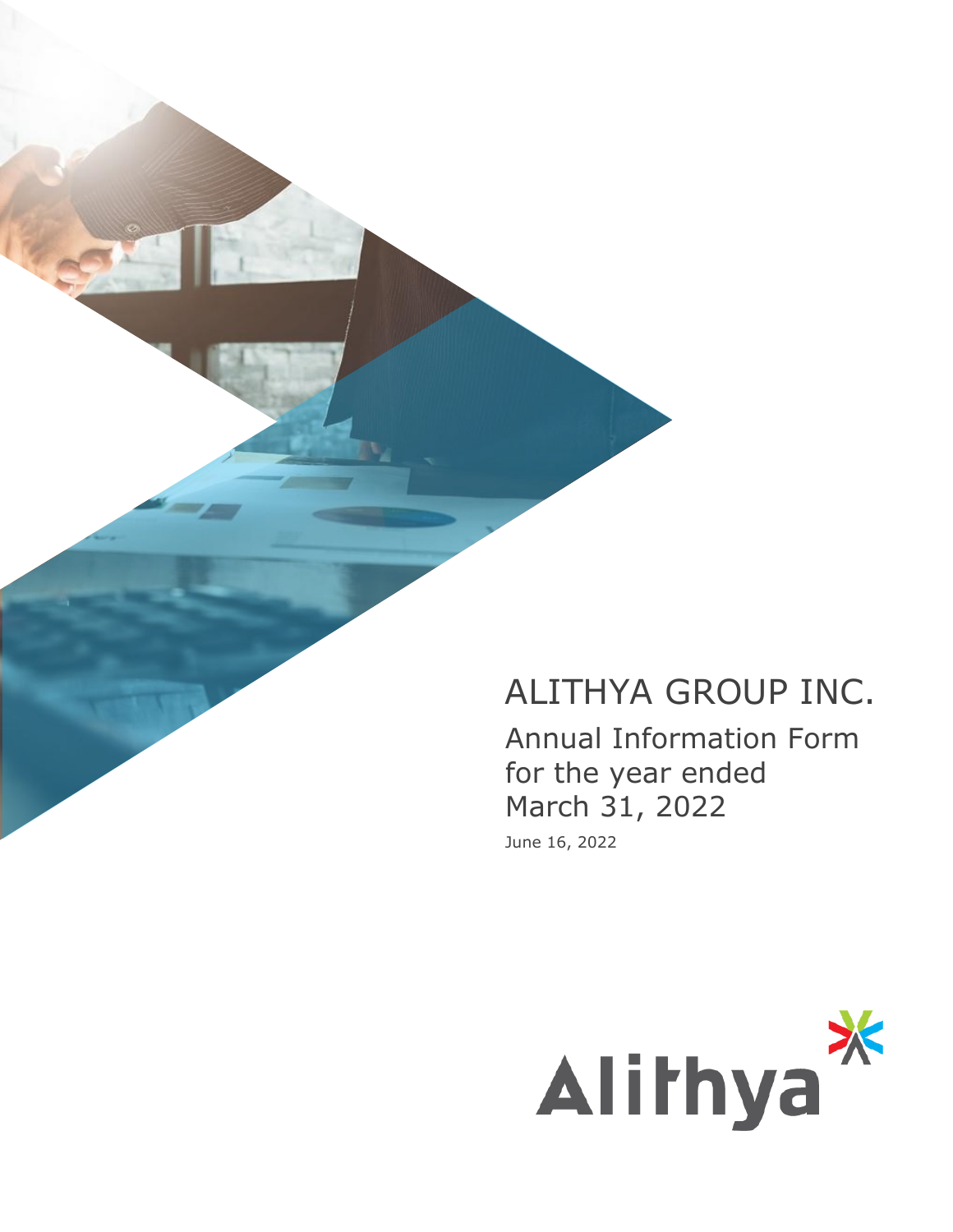# TABLE OF CONTENTS

| <b>TABLE OF CONTENTS</b>                                          | I  | <b>MAR</b>                |
|-------------------------------------------------------------------|----|---------------------------|
| <b>GENERAL INFORMATION</b>                                        | 2  | Тr                        |
| <b>FORWARD-LOOKING STATEMENTS</b>                                 | 2  | No<br>Сā                  |
| <b>CORPORATE STRUCTURE</b>                                        | 3  | <b>DIRE</b>               |
| Name, Address and Incorporation                                   | 3  | Вc                        |
| <b>Intercorporate Relationships</b>                               | 3  | Ex                        |
| <b>GENERAL DEVELOPMENT OF THE BUSINESS</b>                        | 3  | Di                        |
| Recently Announced Developments                                   | 3  | Ce                        |
| Fiscal 2022 Developments                                          | 4  | Cc                        |
| Fiscal 2021 Developments                                          | 4  | <b>AUD</b>                |
| Fiscal 2020 Developments                                          | 5  | Re                        |
| <b>DESCRIPTION OF THE BUSINESS</b>                                | 5  | Pr                        |
| Corporate Overview                                                | 5  | <b>AUD</b>                |
| <b>Business Offerings</b>                                         | 5  | In                        |
| Competitive Environment                                           | 6  | Se                        |
| Strategic Business Plan                                           | 6  | LEG/                      |
| Clients by Market Sectors                                         | 7  | INTE<br>TRAI              |
| Client Approach Philosophy                                        | 7  | <b>TRAI</b>               |
| Sales, Marketing and Strategic Partners                           | 7  | <b>MAT</b>                |
| Human Capital                                                     | 7  | ADD                       |
| Special Skills and Knowledge                                      | 7  | <b>APPE</b><br><b>CHA</b> |
| Principal Office Locations                                        | 8  |                           |
| <b>Intellectual Property</b>                                      | 8  |                           |
| <b>RISK AND UNCERTAINTIES</b>                                     | 9  |                           |
| <b>DIVIDENDS</b>                                                  | 9  |                           |
| <b>CAPITAL STRUCTURE</b>                                          | 9  |                           |
| Description of Securities                                         | 9  |                           |
| Voting Rights                                                     | 9  |                           |
| Rights to Dividends and Rights upon Winding-up<br>and Dissolution | 9  |                           |
| Multiple Voting Shares Conversion Rights                          | 9  |                           |
| Restrictions on Transfer                                          | 10 |                           |

| <b>TABLE OF CONTENTS</b>                   | T.             | <b>MARKET FOR SECURITIES</b>                                                | 10 |
|--------------------------------------------|----------------|-----------------------------------------------------------------------------|----|
| <b>GENERAL INFORMATION</b>                 | 2              | Trading Price and Volume                                                    | 10 |
| <b>FORWARD-LOOKING STATEMENTS</b>          | 2              | Normal Course Issuer Bid and Share Purchase for<br>Cancellation             | 10 |
| <b>CORPORATE STRUCTURE</b>                 | 3              | <b>DIRECTORS AND OFFICERS</b>                                               | 10 |
| Name, Address and Incorporation            | 3              | <b>Board of Directors</b>                                                   | 10 |
| Intercorporate Relationships               | 3              | <b>Executive Officers</b>                                                   | 12 |
| <b>GENERAL DEVELOPMENT OF THE BUSINESS</b> | 3              | Director's and Executive Officers' Share Ownership                          | 12 |
| Recently Announced Developments            | 3              | Cease Trade Orders, Bankruptcies, Penalties or Sanctions                    | 12 |
| Fiscal 2022 Developments                   | $\overline{4}$ | Conflicts of Interest                                                       | 13 |
| Fiscal 2021 Developments                   | $\overline{4}$ | AUDIT AND RISK MANAGEMENT COMMITTEE                                         | 13 |
| Fiscal 2020 Developments                   | 5              | Relevant Education and Experience                                           | 13 |
| DESCRIPTION OF THE BUSINESS                | 5              | Pre-approval Policies and Procedures                                        | 13 |
| Corporate Overview                         | 5              | <b>AUDITORS</b>                                                             | 13 |
| <b>Business Offerings</b>                  | 5              | Independence                                                                | 13 |
| Competitive Environment                    | 6              | Service Fees                                                                | 14 |
| Strategic Business Plan                    | 6              | LEGAL PROCEEDINGS AND REGULATORY ACTIONS                                    | 14 |
| Clients by Market Sectors                  | $\overline{7}$ | <b>INTEREST OF MANAGEMENT AND OTHERS IN MATERIAL</b><br><b>TRANSACTIONS</b> | 14 |
| Client Approach Philosophy                 | 7              | <b>TRANSFER AGENTS AND REGISTRARS</b>                                       | 15 |
| Sales, Marketing and Strategic Partners    | $\overline{7}$ | <b>MATERIAL CONTRACTS</b>                                                   | 15 |
| Human Capital                              | 7              | <b>ADDITIONAL INFORMATION</b>                                               | 15 |
| Special Skills and Knowledge               | $\overline{7}$ | APPENDIX A - AUDIT AND RISK MANAGEMENT COMMITTEE<br><b>CHARTER</b>          | 16 |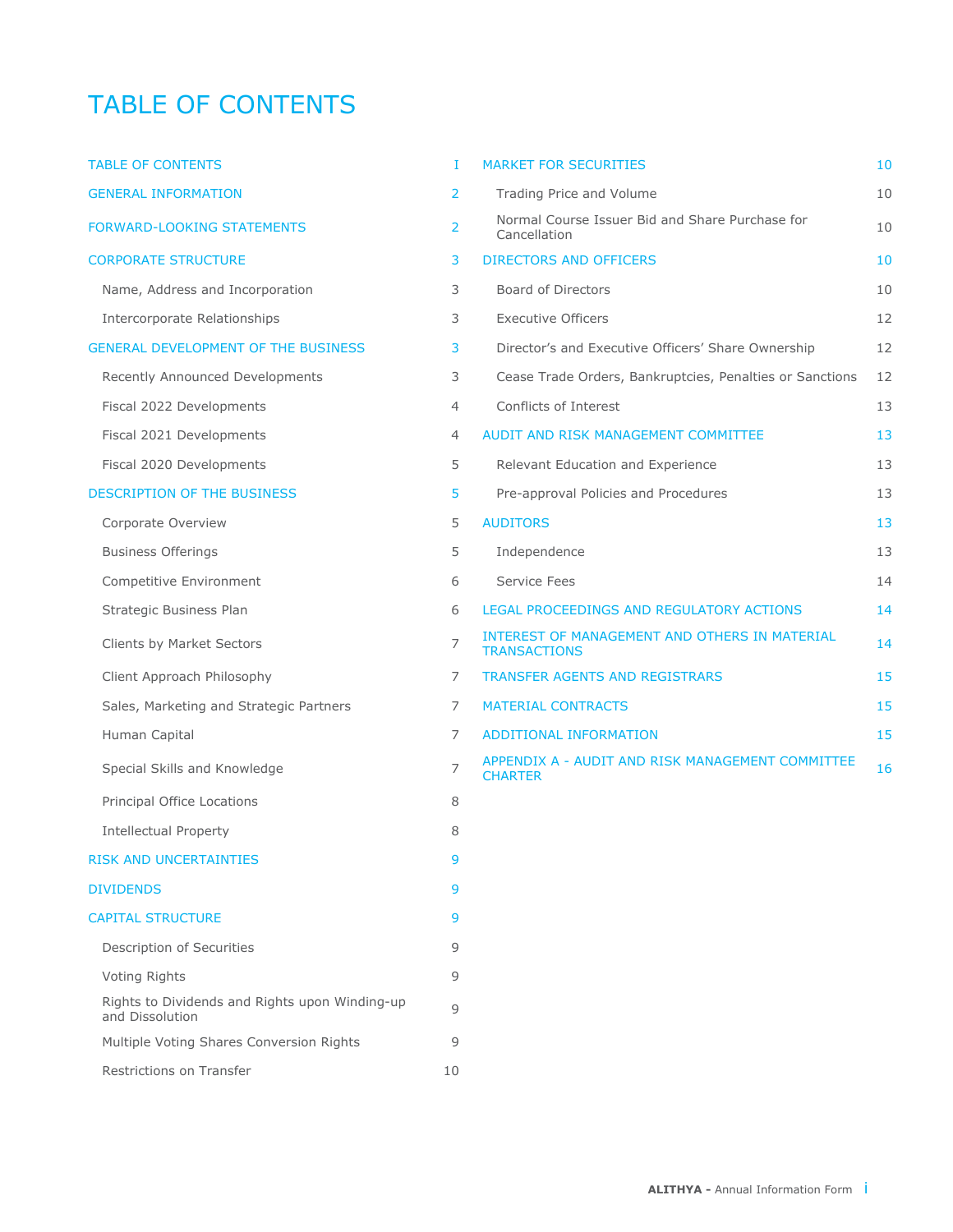# <span id="page-2-0"></span>GENERAL INFORMATION

This Annual Information Form is dated June 16, 2022 and, unless otherwise indicated, all information disclosed herein is provided as at March 31, 2022.

Unless otherwise indicated, all references in this Annual Information Form to "Alithya", "we", "our", "us", "the Company" or similar terms refer to Alithya Group inc. and its consolidated subsidiaries and references to the "Board" refers to the board of directors of the Company. Unless otherwise indicated, all monetary amounts are in Canadian dollars, all references to "\$", "C\$" and "dollars" mean Canadian dollars and all references to "US\$" mean U.S. dollars.

References to the "Edgewater Transaction" refer to, collectively, on November 1, 2018, (i) the Company's acquisition of Alithya Canada Inc. (formerly Alithya Group Inc.) ("Pre-IPO Alithya"), by way of a statutory plan of arrangement under the Business Corporations Act (Québec), and (ii) the merger of 9374-8572 Delaware Inc., a wholly-owned subsidiary of the Company, with and into Alithya USA, Inc. (formerly Edgewater Technology, Inc.) ("Edgewater"), a Delaware corporation, with Edgewater being the surviving corporation. As a result of the Edgewater Transaction, both Pre-IPO Alithya and Edgewater became wholly-owned subsidiaries of Alithya.

References to the "subordinate voting shares" and the "multiple voting shares" refer to the Class A subordinate voting shares, no par value, and the Class B multiple voting shares, no par value, of Alithya, respectively.

### FORWARD-LOOKING STATEMENTS

This Annual Information Form contains statements that may constitute "forward-looking information" within the meaning of applicable Canadian securities laws and "forward-looking statements" within the meaning of the U.S. Private Securities Litigation Reform Act of 1995 and other applicable U.S. safe harbours (collectively "forward-looking statements"). Statements that do not exclusively relate to historical facts, as well as statements relating to management's expectations regarding the future growth, results of operations, performance and business prospects of the Company, and other information related to the Company's business strategy and future plans or which refer to the characterizations of future events or circumstances represent forward-looking statements. Such statements often contain the words "anticipates," "expects," "intends," "plans," "predicts," "believes," "seeks," "estimates," "could," "would," "will," "may," "can," "continue," "potential," "should," "project," "target," and similar expressions and variations thereof, although not all forward-looking statements contain these identifying words.

Forward-looking statements in this Annual Information Form include, among other things, information or statements about: (i) the Company's ability to generate sufficient earnings to support its operations; (ii) the Company's ability to take advantage of business opportunities and meet its goals set in its three-year strategic plan; (iii) the Company's ability to develop new business and broaden the scope of its service offerings and enter into new contracts; (iv) the Company's strategy, future operations, and prospects; (v) the Company's need for additional financing and its estimates regarding its future financing and capital requirements; (vi) the Company's expectations regarding its financial performance, including its revenues, profitability, research and development, costs and expenses, gross margins, liquidity, capital resources, and capital expenditures; (vii) the Company's ability to realize the expected synergies or cost savings relating to the integration of its business acquisitions; and (viii) the impact of the COVID-19 pandemic and related response measures on the Company's business operations, financial results and financial position and those of its clients and on the economy in general.

Forward-looking statements are presented for the sole purpose of assisting investors and others in understanding the Company's objectives, strategies and business outlook as well as its anticipated operating environment and may not be appropriate for other purposes. Although management believes the expectations reflected in the Company's forward-looking statements were reasonable as at the date they were made, forward-looking statements are based on the opinions, assumptions and estimates of management and, as such, are subject to a variety of risks and uncertainties and other factors, many of which are beyond the Company's control, and which could cause actual events or results to differ materially from those expressed or implied in such statements. Such risks and uncertainties include but are not limited to the factors discussed under the section titled "Risks and Uncertainties" of the Company's management's discussion and analysis for the fiscal years ended March 31, 2022 and 2021, incorporated by reference into this Annual Information Form under the section titled "Risks and Uncertainties", and the Company's other materials made public, including documents filed with Canadian and U.S. securities regulatory authorities from time to time and which are available on SEDAR at www.sedar.com and EDGAR at www.sec.gov. Additional risks and uncertainties not currently known to the Company or that the Company currently deems to be immaterial could also have a material adverse effect on its financial position, financial performance, cash flows, business or reputation.

Forward-looking statements contained or incorporated by reference in this Annual Information Form are qualified by these cautionary statements. Unless otherwise indicated, forward-looking statements contained herein are made only as of the date of this Annual Information Form and those contained in other documents incorporated by reference are made only as of the date of such other documents. The Company expressly disclaims any obligation to update or alter forward-looking statements, or the factors or assumptions underlying them, whether as a result of new information, future events or otherwise, except as required by applicable law. Investors are cautioned not to place undue reliance on forward looking statements since actual results may vary materially from them.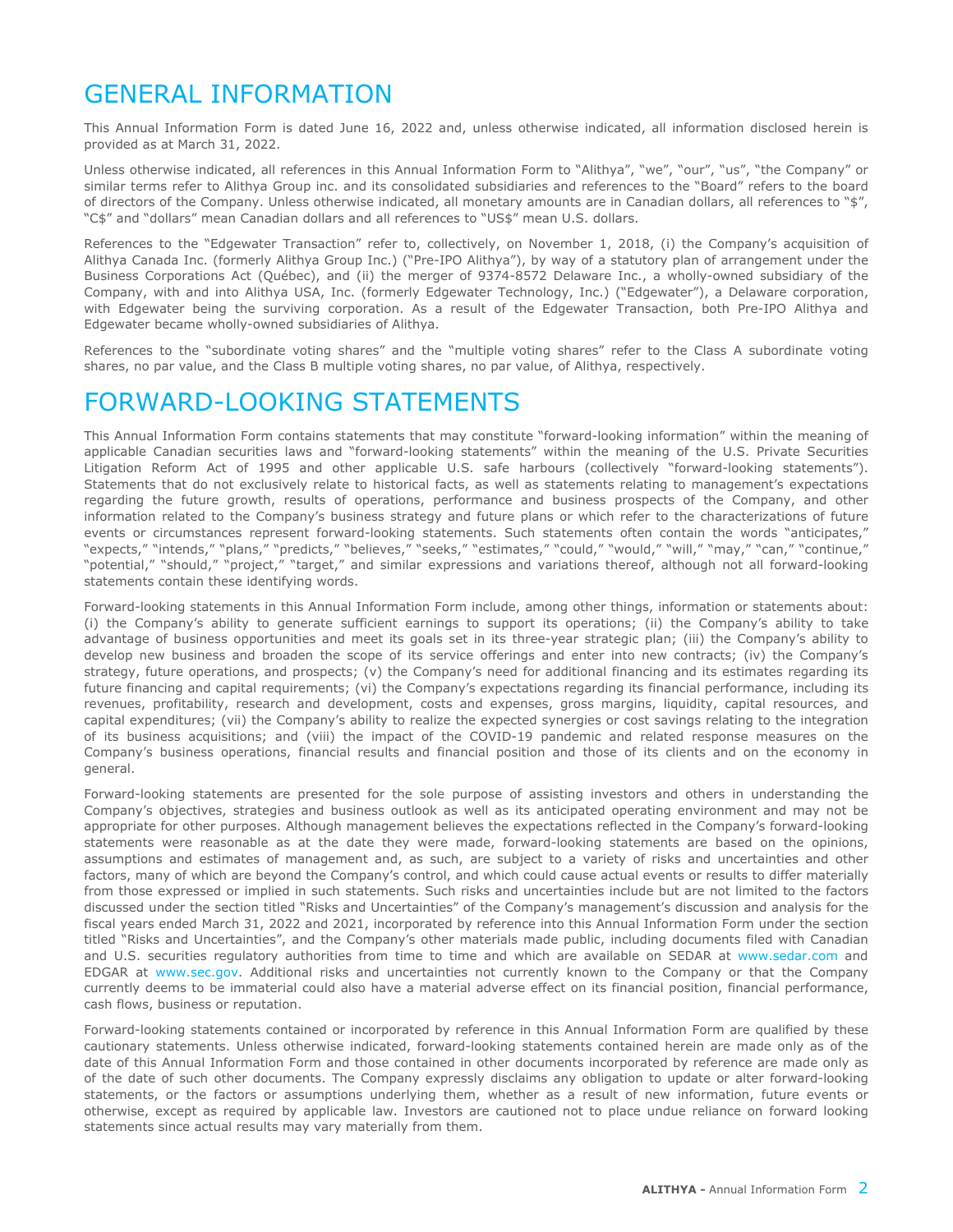# <span id="page-3-0"></span>CORPORATE STRUCTURE

#### Name, Address and Incorporation

Alithya Group inc. (formerly 9374-8572 Québec Inc.) was incorporated on March 8, 2018 under the Business Corporations Act (Québec) (the "QBCA"). The Company was created for the purpose of the business combination between Alithya Canada Inc. (formerly Alithya Group Inc.) ("Pre-IPO Alithya"), incorporated on April 2, 1992 under the Companies Act (Québec), Alithya USA, Inc. (formerly Edgewater Technology, Inc.) ("Edgewater"), a corporation incorporated on March 12, 1996 under the laws of Delaware and previously listed on the NASDAQ Global Market, and 9374-8572 Delaware Inc. ("U.S. Merger Sub"), a corporation governed under the laws of Delaware and a wholly-owned subsidiary of the Company.

On March 15, 2018, the Company, Pre-IPO Alithya, Edgewater, and U.S. Merger Sub entered into an arrangement agreement, which was amended on September 10, 2018 and October 17, 2018 (the "Arrangement Agreement"). On November 1, 2018, and pursuant to the terms of the Arrangement Agreement, among other things, (i) the Company acquired Pre-IPO Alithya, by way of a statutory plan of arrangement under the QBCA (the "Arrangement"), and (ii) U.S. Merger Sub merged with and into Edgewater, with Edgewater being the surviving corporation (the "Merger"). The Arrangement and the Merger are collectively referred to herein as the "Edgewater Transaction". Following completion of the Edgewater Transaction, shareholders of Pre-IPO Alithya and Edgewater became shareholders of the Company, and each of Pre-IPO Alithya and Edgewater became wholly owned subsidiaries of the Company. On November 2, 2018, the Company's subordinate voting shares commenced trading on the Toronto Stock Exchange ("TSX") and on the NASDAQ Capital Market ("NASDAQ") under the symbol "ALYA."

Alithya's head and registered office is located at 1100, Robert-Bourassa Boulevard, Suite 400, Montréal, Québec, Canada, H3B 3A5.

#### Intercorporate Relationships

Below is the list of the Company's principal subsidiaries as at March 31, 2022, each of which is directly or indirectly wholly-owned by it. Certain subsidiaries whose total assets did not represent more than 10% of the Company's consolidated assets or whose revenues did not represent more than 10% of the Company's consolidated revenues as at March 31, 2022, based on the Company's annual audited consolidated financial statements, have been omitted. These omitted subsidiaries represented as a group less than 20% of the consolidated assets and revenues of the Company as at March 31, 2022.

| <b>ENTITY</b>                          | <b>JURISDICTION</b> | PERCENTAGE OWNERSHIP |
|----------------------------------------|---------------------|----------------------|
| Alithya Canada Inc.                    | Québec, Canada      | 100%                 |
| Alithya Consulting Inc.                | Québec, Canada      | 100%                 |
| Alithya Digital Technology Corporation | Ontario, Canada     | 100%                 |
| Alithya Financial Solutions, Inc.      | Delaware, USA       | 100%                 |
| Alithya France SAS                     | France              | 100%                 |
| Alithya Fullscope Solutions, Inc.      | Delaware, USA       | 100%                 |
| Alithya Numérique Maroc SARLAU         | Morocco             | 100%                 |
| Alithya Ranzal LLC                     | Delaware, USA       | 100%                 |
| Alithya USA, Inc.                      | Delaware, USA       | 100%                 |
| Vitalyst, LLC                          | Delaware, USA       | 100%                 |

# GENERAL DEVELOPMENT OF THE BUSINESS

### Recently Announced Developments

On June 1, 2022, the Company entered into a binding agreement to acquire, through Alithya USA, Inc. and 9466-6997 Québec inc., two wholly-owned subsidiaries, all the issued and outstanding equity interests of Datum Consulting Group, LLC and its affiliates (the "Datum Group"), a leader in IP digital transformation services for data rich insurers and other regulated entities such as state governments and which specializes in application modernisation and data migration, for a purchase price of US\$45.5 million, including estimated IFRS 16 lease liabilities of US\$0.5 million. Subject to the conditions and adjustments set out in the purchase agreement, the purchase price consists of the following (i) an upfront cash consideration of approximately US\$13.7 million; (ii) an upfront consideration of US\$4.0 million payable by the issuance of 1,867,262 subordinate voting shares, (iii) deferred cash consideration of approximately US\$10.3 million and deferred share consideration of US\$4.0 million, both payable over three years, and (iv) potential earnout payments of up to US\$13 million, based on annual gross profit increases, also payable in cash (75%) and shares (25%) over three years.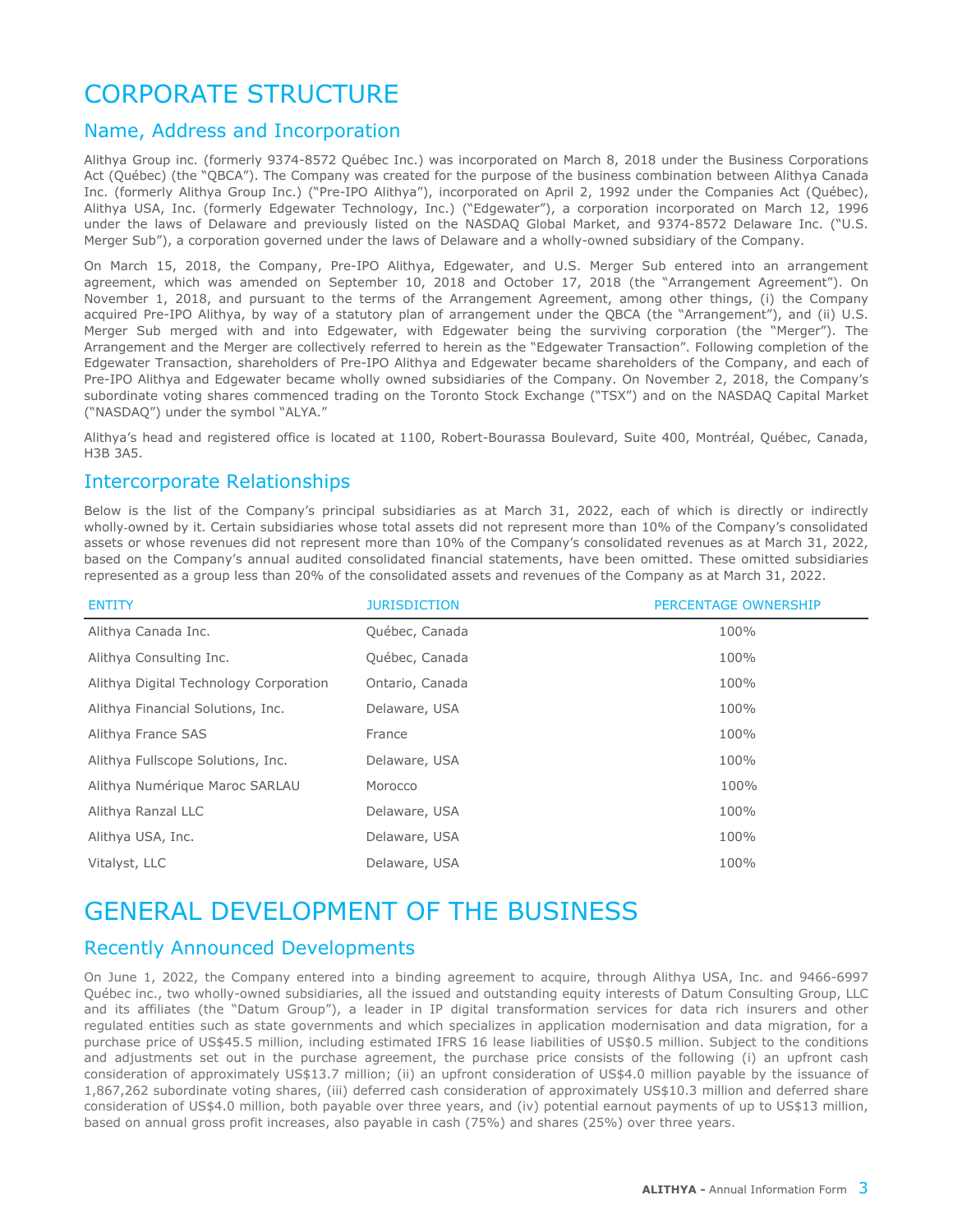<span id="page-4-0"></span>The consideration payable in cash at closing is expected to be financed by a C\$2.5 million draw on the Company's subordinate unsecured loan with Investissement Québec (the "IQ Loan"), and the remainder through available funds under the Company's amended and restated credit agreement (the "Credit Agreement") which provides for a senior secured revolving credit facility (the "Credit Facility"). The closing of the acquisition is expected to take place on July 1, 2022 and is subject to customary conditions for a transaction of this nature, including approval from the TSX.

### Fiscal 2022 Developments

On April 1, 2021, the Company acquired all the issued and outstanding shares of R3D Consulting Inc. ("R3D Consulting"), now known as Alithya IT Services Inc., a digital solutions firm specialized in consulting and digital application development in the insurance, finance, government services, healthcare and telecommunications sectors (the "R3D Transaction"), in consideration for the issuance of 25,182,676 subordinate voting shares to R3D Consulting's shareholders, which represented approximately 30% of the Company's issued and outstanding shares immediately following the closing of the R3D Transaction, as well as payments in cash totaling approximately \$978,000. The R3D Transaction, evaluated at approximately \$75 million (excluding the assumption of approximately \$8.5 million in debt), included commercial commitments totalling approximately \$600 million in combined revenues during the 10-year term commercial agreements entered into with Québecor Media Inc. ("Québecor") and La Capitale Civil Service Insurer Inc. (a subsidiary of Beneva Inc.) ("La Capitale"), two of R3D Consulting's indirect principal shareholders. Following the closing of the R3D Transaction, Beneva Inc. and Québecor became indirect principal shareholders of the Company, and each held, through their respective subsidiary, more than 10% of the Company's share capital as at April 1, 2021.

On September 15, 2021, the Company announced the launch of a normal course issuer bid ("NCIB") to purchase for cancellation up to 5,462,572 subordinate voting shares, representing 10% of the Company's public float as of the close of markets on September 8, 2021. Purchases for cancellation under the NCIB commenced on September 20, 2021 and will end on the earlier of September 19, 2022 and the date when the Company will have acquired the maximum number of subordinate voting shares allowable under the NCIB or otherwise decided not to make any further purchases. Purchases may be made on the open market through the facilities of the TSX and NASDAQ, or through alternative trading systems, if eligible, or outside the facilities of the TSX pursuant to exemption orders issued by securities regulatory authorities.

On each of June 30, 2021, September 28, 2021, September 30, 2021 and January 27, 2022, the Company's Credit Agreement was amended to, among others, change applicable margins, increase the maximum amount of the Credit Facility from \$60 million to \$125 million, and change the maturity date to April 1, 2024.

On January 31, 2022, the Company acquired all the issued and outstanding membership interests of Vitalyst, LLC ("Vitalyst"), a US-based learning, employee experience and transformative change enablement business, for a total consideration of US\$50.2 million, including the assumption of the estimated IFRS 16 lease liabilities of US\$3.2 million, with US\$46.0 million paid in cash, subject to working capital and other adjustments, plus a potential earnout of up to US\$1 million payable by May 31, 2023. The purchase price and related transaction costs were funded through a combination of (i) a private placement of 6,514,658 subordinate voting shares to a company controlled by a director and 1,628,664 subordinate voting shares to Investissement Québec, in both cases at an issue market price of C\$3.07 per share, for aggregate gross proceeds of C\$25 million, (ii) a C\$7.5 million draw on the Company's IQ Loan, and (iii) available funds under the Credit Facility.

During the year ended March 31, 2022, the two remaining PPP Notes (as defined below) that were still under review for forgiveness as at June 9, 2021 and which amounted to US\$4.8 million were forgiven by the U.S. Small Business Administration ("SBA").

During the year ended March 31, 2022, the Company purchased for cancellation 349,400 subordinate voting shares for approximately \$1.2 million at a weighted average price of \$3.31 under the NCIB. As at March 31, 2022, all of the 349,400 subordinate voting shares purchased for cancellation had been paid for and been cancelled. As at March 31, 2022, the Company could still purchase up to 5,113,172 subordinate voting shares for cancellation under the NCIB.

### Fiscal 2021 Developments

On May 5, 2020, as a result of the COVID-19 pandemic, certain U.S. subsidiaries of the Company received funding under the Paycheck Protection Program ("PPP") of the Coronavirus Aid, Relief, and Economic Security Act (the "CARES Act") administered by the SBA and entered into unsecured promissory notes (the "Notes") in the aggregate principal amount of US\$6.3 million. The Notes had a term of five years at an interest rate of 1% per annum, with a deferral of payments until the date on which the applicable forgiveness would be determined, with respect to any portion of the Notes which would not be forgiven. Under the terms of the CARES Act, PPP loan recipients could apply for forgiveness for all or a portion of loans granted under the PPP, such forgiveness being determined, subject to limitations and ongoing rule making by the SBA, based on the necessity of the loan at the time of application and the timely use of loan proceeds for payroll costs and the maintenance of employee and compensation levels. During the year ended March 31, 2021, PPP loans in an aggregate amount of US\$1.5 million were forgiven by the SBA for the Company's U.S. subsidiaries. As at June 9, 2021, two remaining PPP loans, which amounted to US\$2.5 million and US\$2.3 million respectively, were still under review for forgiveness.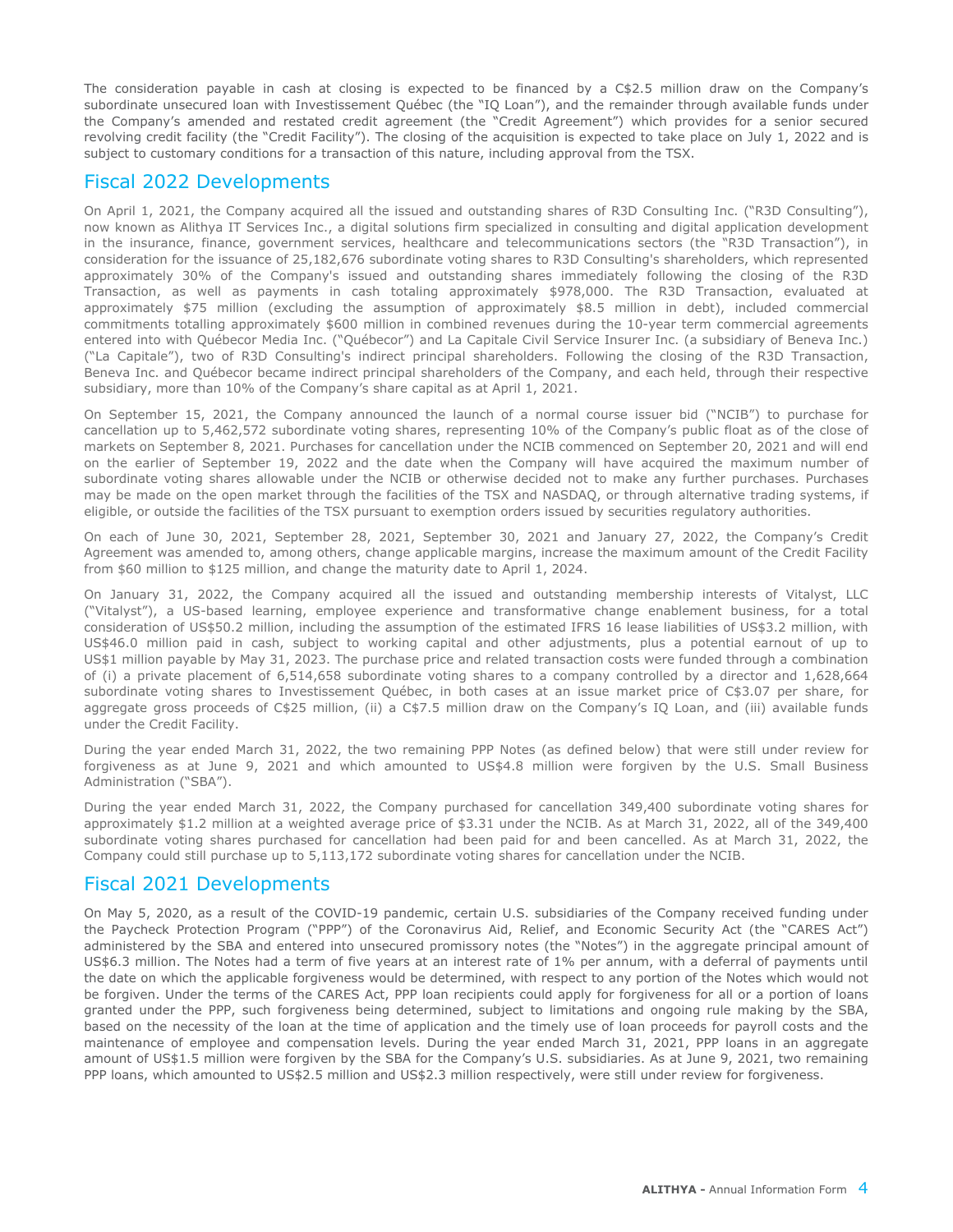<span id="page-5-0"></span>On June 18, 2020, the Company's Credit Agreement was amended and restated, and further amended on March 25, 2021, to among others reflect new covenant definitions, the Paycheck Protection Program loans certain of its U.S. subsidiaries received on or about May 5, 2020, a temporary minimum availability test, certain COVID-19 considerations, as well as other administrative clarifications.

#### Fiscal 2020 Developments

On October 1, 2019, the Company acquired all the issued and outstanding shares of Matricis Informatique Inc. ("Matricis"), a Canadian consulting firm specialized in advanced applications and systems using techniques derived from the Internet of Things (IoT), Artificial Intelligence (AI), a combination of the aforementioned (AIoT), as well as operational intelligence in the healthcare, industrial and financial sectors. The acquisition of Matricis was completed for a total consideration of \$7.2 million, payable in cash and subordinate voting shares.

On October 2, 2019, Alithya Zero2Ten, Inc. an indirect wholly-owned subsidiary of the Company, sold all the issued and outstanding shares of its wholly-owned subsidiary Zero2Ten EMEA Limited, for a total cash consideration of GBP£800,000.

On December 13, 2019, the Company acquired, through Alithya Financial Solutions, Inc., an indirect wholly-owned subsidiary, all the issued and outstanding membership interests of Travercent LLC, a US-based cloud-focused Enterprise Resource Planning (ERP) consulting group specialized in the healthcare sector, now known as Alithya Travercent LLC ("Alithya Travercent"), for a total consideration of US\$19.5 million, payable in cash and subordinate voting shares. Alithya Travercent's competencies include implementing Oracle's cloud ERP, Human Capital Management (HCM), Enterprise Performance Management (EPM) and Business Intelligence (BI) applications.

On February 1, 2020, the Company acquired all the issued and outstanding shares of Groupe Askida Inc. and Askida Consulting Services Inc., a Canadian group with expertise in software quality assurance tools and services, as well as in development and modernization of custom applications, for a total consideration of \$16 million, payable in cash and subordinate voting shares.

### DESCRIPTION OF THE BUSINESS

#### Corporate Overview

Alithya advises in strategy and digital transformation with more than 3,700 professionals in Canada, the U.S. and internationally. The Company assists its clients in their pursuit of innovation and excellence and the achievement of their business objectives through the optimal use of digital technologies.

Alithya deploys solutions, services, and expert consultants to design, build and implement innovative and efficient solutions for the complex business challenges of its clients, tailored to their business needs in the financial services, insurance, renewable energy, manufacturing, telecommunications, transportation and logistics, professional services, healthcare and government sectors.

#### Business Offerings

Alithya's business offerings include a comprehensive range of digital technology services to address client needs:

- **Business Strategy.** Alithya leads clients through essential decision-making processes regarding strategic planning, change management, systems evolution, operational processes, employee experience and transformative change enablement and more. Applying the most recurrent methodologies, we help our clients optimize efficiency and successfully navigate the digital transformation age. We achieve results by leveraging an array of Business Strategy services, including strategic consulting, digital transformation, organizational performance and enterprise architecture.
- **Application Solutions Services.** Alithya's experts guide clients through all facets of Application Solutions Services, from migration of legacy systems into future-ready digital solutions, to the development of completely new solutions using state-of-the-art technologies. Our experts assist our clients in the choice between cloud, onpremise, and hybrid hosting strategies and solutions. Alithya's Application Solutions Services include digital applications DevOps, legacy systems modernization, control and software engineering, cloud infrastructure, quality assurance and automated testing.
- **Enterprise Solutions.** Working with key industry partners, including some of the world's largest vendors of cloudbased Enterprise Solutions, Alithya's experts help clients deploy company-wide systems to improve the efficiency of their finance, human capital, operations, and marketing functions. Alithya's Enterprise Solutions services include Enterprise Resource Planning (ERP), Corporate Performance Management (CPM/EPM), Customer Relationship Management (CRM/CXM) and Human Capital Management (HCM).
- **Data and Analytics.** Data analysis plays a critical role in the optimization of business processes. Leveraging specialized IT systems and software, Alithya's data scientists help clients gain business insight and drive better decision-making through enhanced data collection, big data analytics, machine learning automation and reporting.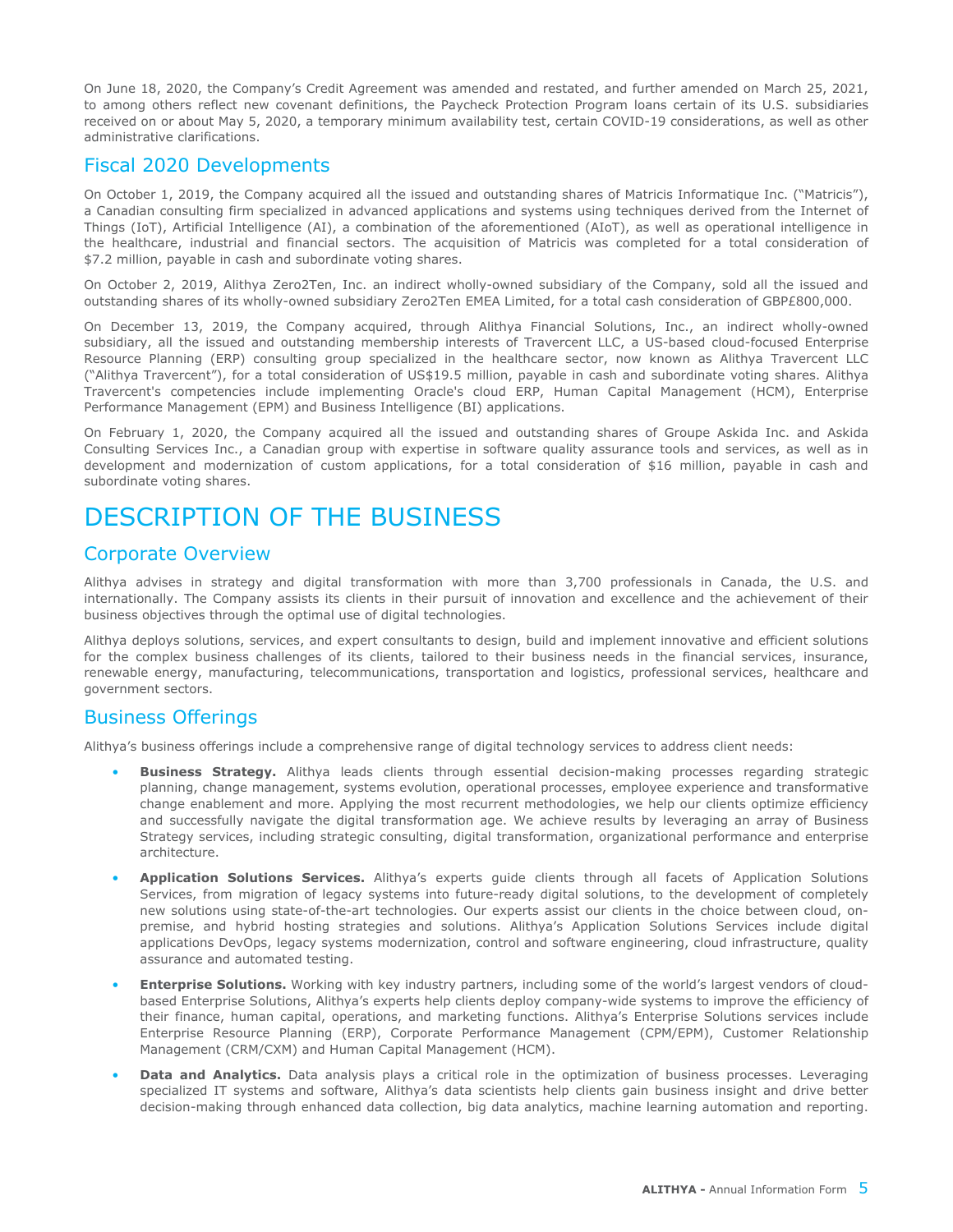Alithya's Data and Analytics services include business intelligence, data management, artificial intelligence and machine learning, as well as Internet of Things (IoT).

<span id="page-6-0"></span>Geographically, Alithya's operations span across Canada, the United States and internationally, providing a full spectrum of strategy and digital technology services with deep expertise in a range of technologies and business domains.

#### Competitive Environment

Today, for many companies, digital systems and infrastructures are among their most important and strategic assets. Not only do these assets require significant investments, but they increasingly serve as key differentiators and drivers of growth for customers.

Accordingly, businesses are seeking solutions that allow them to maintain their ability to differentiate themselves from competitors with proprietary business processes, combined with product customization. That is where digital transformation comes into play, inviting companies to make a shift in their approach and to evolve from traditional information technologies to flexible digital technologies.

As businesses' technology spending continues to increase, digital technology firms such as Alithya are striving to deliver innovative thinking and in-depth vertical industry expertise, while facilitating business process transformation through the use of the most optimal technologies.

Alithya believes it is well positioned to respond to these trends in clients' investments in digital technology. Alithya's business model is built on a philosophy of offering flexible and creative solutions, enabling clients to realize maximum benefits from their digital technology investments. Alithya positions itself as an agile trusted advisor and consulting partner capable of delivering rapid results for its clients.

Alithya's competitors include systems integration firms, contract programming companies, application software companies, cloud computing service providers, large or traditional consulting firms, professional services groups of computer equipment companies, infrastructure management and outsourcing companies and boutique digital companies. In addition, Alithya competes with numerous smaller local companies in the various geographic markets in which it operates.

Alithya competes based on the following principal differentiating factors: vision and strategic advisory ability, digital services capabilities, performance and reliability, quality of technical support, training and services, responsiveness to client needs, reputation and experience, financial stability and strong corporate governance and competitive pricing of services.

Alithya also relies on the following measures to compete effectively: (a) investments to scale its services practice areas; (b) a well-developed recruiting, training and retention model; (c) a successful service delivery model; (d) intrapreneurial culture and approach; (e) a broad referral base; (f) continual investment in process improvement and knowledge capture; (g) investment in infrastructure and research and development; (h) continued focus on responsiveness to client needs, quality of services and competitive prices; and (i) project management capabilities and technical expertise.

### Strategic Business Plan

Alithya has adopted a three-year strategic plan which sets as a goal to consolidate its position as to become a North American digital transformation leader.

According to this plan, Alithya's consolidated scale and scope should allow it to leverage its geographies, expertise, integrated offerings and position on the value chain to target the fastest growing IT services segments. Alithya's specialization in digital technologies and the flexibility to deploy enterprise solutions and deliver solutions tailored to specific business objectives responds directly to client expectations. More specifically, Alithya has established a three-pronged plan focusing on:

- Increasing scale through organic growth and strategic acquisitions by:
	- Generating profitable organic growth through innovation, higher-value offerings and client-relationships based on trust;
	- Completing value enhancing business acquisitions by way of a North American geographic expansion to complement current market presence, including geography, while progressively adding major integrated enterprise solutions offerings and selected specialized expertise;
- Achieving best-in-class employee engagement by:
	- Fostering a culture of collaboration, diversity and ownership;
	- Cultivating employee well-being and personal growth;
	- Investing in the development of its leaders and employees;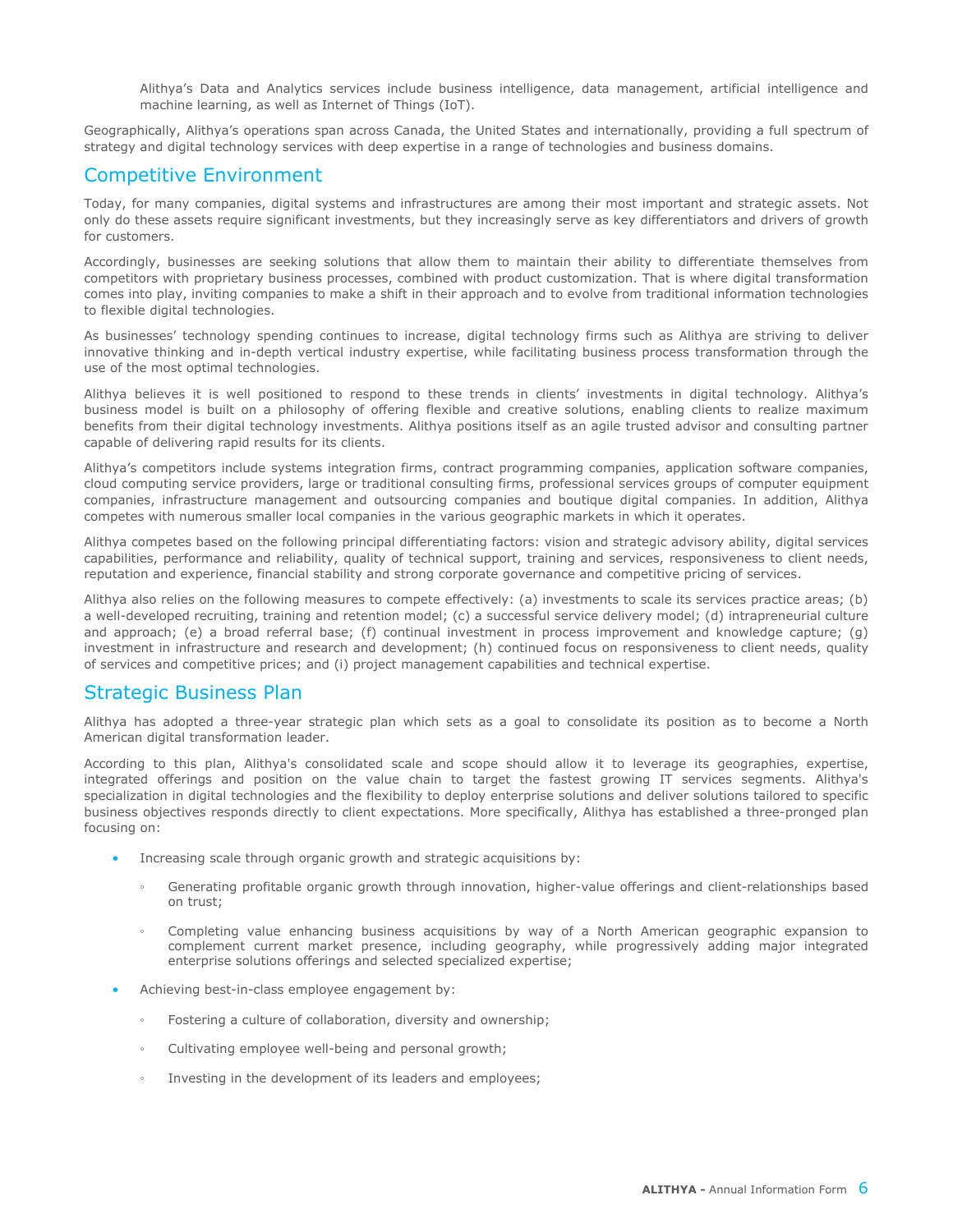- <span id="page-7-0"></span>• Providing its investors, partners and stakeholders with long-term growing return on investment by:
	- Strengthening its existing relationships with clients, as a key trusted advisor, by generating long-term value;
	- Investing in innovation and higher value service offerings;
	- Acting responsibly, with a sustainable and respectful vision for its stakeholders and articulating its Environmental, Social and Governance framework and priorities.

#### Clients by Market Sectors

Alithya's clients are mainly concentrated in the financial services, insurance, renewable energy, manufacturing, telecommunications, transportation and logistics, professional services, healthcare and government sectors. The majority are large to mid-size companies. Alithya seeks to cultivate collaborative and flexible service engagements that are designed to adapt to clients' evolving priorities and challenges.

#### Client Approach Philosophy

With a client-centric and flexible service delivery philosophy, Alithya focuses on diligently supporting its clients in identifying and achieving their evolving objectives through exceptional communications and by developing tailor-made solutions that take into account their specific business realities. Alithya strives to sustain high levels of client satisfaction and exceed client expectations which is key to renewal of existing contracts and entry into new ones. Alithya's agile approach ensures optimal alignment with clients, enabling them to overcome their challenges and attain their goals with seamless technology integration. Alithya's goal is to become its clients' trusted advisor by developing long-term relationships that extend beyond just project delivery.

Alithya also seeks to be an active participant in the ongoing consolidation of the digital technology industry and to leverage its expertise and solutions to offer clients an alternative to larger traditional digital technology solution providers. Alithya is continually looking to expand its capacity and broaden the scope of its service offerings through targeted business acquisitions. Growth through business acquisitions can offer Alithya opportunities to better serve existing clients with additional talent, technology, complementary services and greater scale. Through such business acquisitions, Alithya aims at expanding its existing client relationships by adding capacity in new geographic locations, while opening doors for existing capabilities into new client relationships.

Alithya believes that its growth strategy through business acquisitions also helps to provide an opportunity to achieve the scale that is increasingly required for mandates awarded by government and private organizations, and to attract potential business acquisition candidates which are poised to benefit from Alithya's established relationships, better access to market and preferred supplier status.

### Sales, Marketing and Strategic Partners

Alithya markets and sells its services directly through its professional staff, senior management and direct sales personnel operating out of its offices, which are strategically located in Canada, the U.S., France and Morocco.

In order to provide its clients with the solutions best suited to their needs, Alithya has established strategic partnerships with a number of companies, including Microsoft, Oracle and Amazon Web Services (AWS). These partnerships entail joint marketing efforts, making joint client presentations, and negotiating discounts on license fees, among other benefits. Where such partnerships are formalized in written agreements, those agreements are either terminable at will by either party or are for terms of one year or less. Alithya believes it has been successful in establishing strategic partnerships with a strong group of companies who are either industry leaders or well-regarded new entrants.

#### Human Capital

With approximately 3,700 professionals as at March 31, 2022, none of which were covered by collective bargaining agreements, Alithya views its professionals as its greatest asset and an important competitive advantage and therefore strives on offering them a world-class work experience. As such, as part of its three-year strategic plan, Alithya has set to achieve best-in-class employee engagement by fostering a culture of collaboration, diversity and ownership, by cultivating employee well-being and personal growth and by investing in the development of its leaders and employees.

Alithya also prides itself on offering to its permanent professionals the right to acquire subordinate voting shares of Alithya pursuant to its Employee Share Purchase Plan ("ESPP"). The ESPP allows Alithya's professionals to participate in the success they create, instills the ownership culture envisioned by Alithya and ensures strong dedication to offering quality services to clients.

#### Special Skills and Knowledge

Alithya operates in an industry where the skills and knowledge required to serve its clients are constantly evolving and are in high demand from market competitors. Alithya relies on a threefold approach to ensure it always lines-up the right team to meet its clients' needs. Firstly, to retain and maintain highly-skilled professionals, Alithya offers its professionals competitive compensation packages and leadership and core competencies development programs, including through the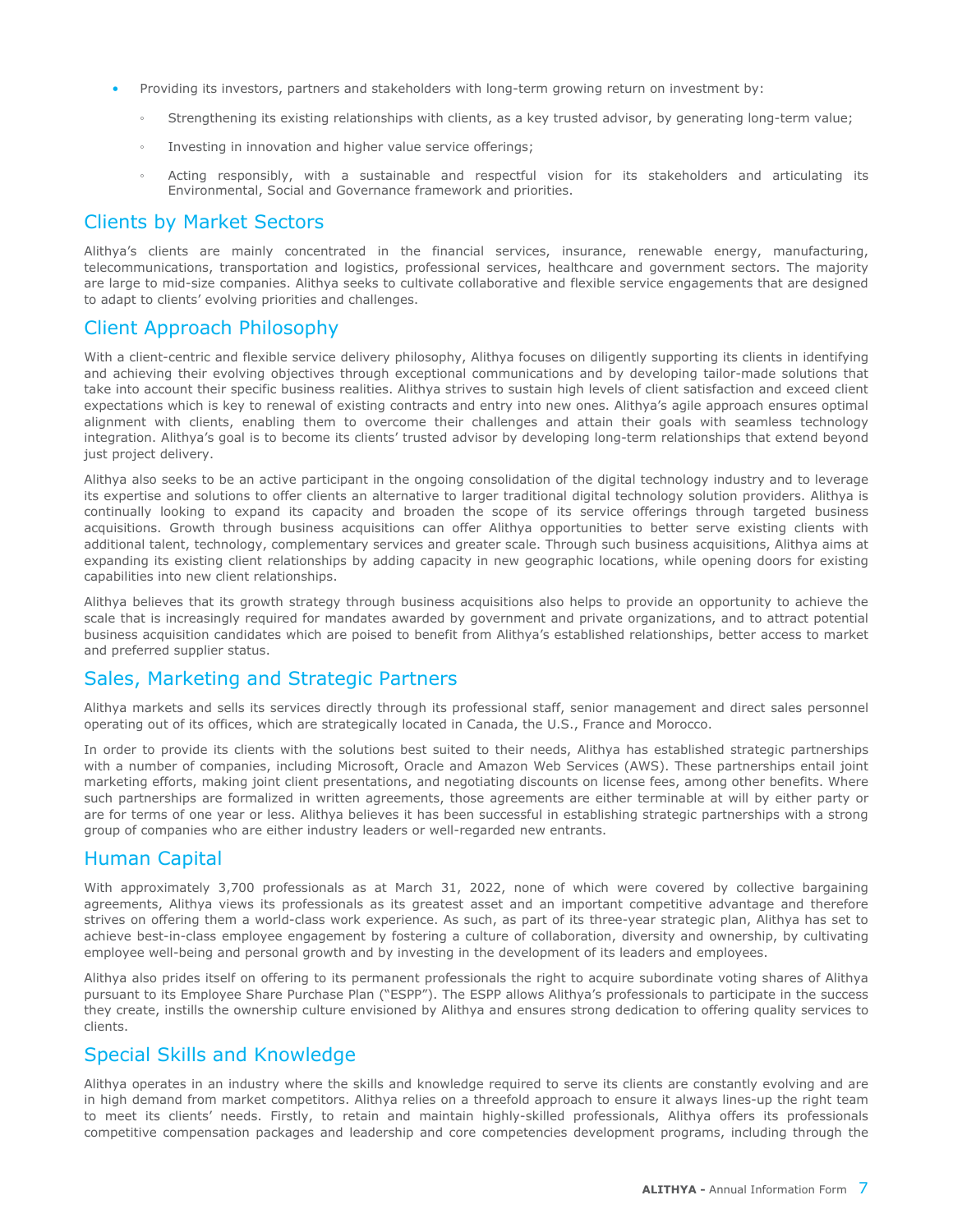<span id="page-8-0"></span>Alithya Leadership Academy. Secondly, Alithya is always on the lookout for opportunities to complement its team's expertise and industry knowledge through targeted business acquisitions. Thirdly, Alithya actively seeks talented and skilled professionals through various recruitment strategies, including an employee referral bonus program, a skilled recruitment team, participation at career fairs and widespread job postings.

### Principal Office Locations

Alithya has a presence in Canada, the U.S. and internationally and services its clients from its principal offices in the locations listed in the table below.

| <b>CANADA</b>      | UNITED STATES    | <b>INTERNATIONAL</b>     |
|--------------------|------------------|--------------------------|
| Gatineau, Québec   | Alpharetta, GA   | Aix-en-Provence, France  |
| Montréal, Québec   | Athens, AL       | Sophia-Antipolis, France |
| Québec, Québec     | Bala Cynwyd, PA  | Tanger, Morocco          |
| Pickering, Ontario | Independence, OH |                          |

Toronto, Ontario

### Intellectual Property

Through its practices and expertise, Alithya leverages its proprietary innovations, methodologies and other intellectual property when providing strategic advice to its clients. Alithya actively protects its intellectual property rights and maintains relevant intellectual property protection measures, which include the registration, and application for registration of, Canadian, U.S. and international intellectual property rights, including trademarks, and domain names. Alithya also owns licenses in a number of trademarks, copyrights, and other intellectual property rights relating to its solutions and services.

Alithya's intellectual property portfolio includes the following solutions:

- **AI-FITM solutions.** These solutions leverage Alithya's range of proprietary applications using artificial intelligence, machine learning and deep learning techniques. A play on the term hi-fi, short for high fidelity, the AI-FI<sup>TM</sup> brand integrates the concepts of artificial intelligence (and its acronym AI) and fidelity (FI). Alithya's AI-FITM solutions include:
	- AI-FI<sup>™</sup> Connect: a plugin-based data connector that enables integration between various data sources, designed to receive data from a source, structure it, replicate the structure to a destination, and automatically send new data to the destination as it becomes available.
	- **AI-FITM Ultrasonic:** detects wear-induced flaws in a nuclear plant's fuel channels, a critical aspect of the operation and regulation of these plants.
	- **AI-FITM Suitability Assessment:** offers companies looking to leverage machine learning an in-depth review of their data and business processes to determine an AI strategy that's right for them.
	- **AI-FITM Enablement:** allows organizations to adapt a swift deployment and integration of AI analytics.
- **Alithya GoTest<sup>™</sup>.** This solution allows clients to test the functionality of applications on all platforms and in any programming language by running a series of systematic and repeatable tests and presents the results and status through sophisticated dashboards. Alithya offers a version of this solution which allows to automate test for Oracle modules.
- **CASSITM Analytics and KPIs.** These solutions help nuclear plants reduce the work needed to generate and distribute maintenance performance reports and provide insight into opportunities to streamline maintenance.  $CASSI<sup>TM</sup>$  software drives accountability and tracks progress against corporate and site-based performance goals for work week leaders, planners, schedulers, operations and maintenance staff. CASSITM Analytics and KPIs include:
	- **CASSITM Analytics for Online Weekly Maintenance:** supports the continuous improvement of nuclear online preparation, execution, backlog and reliability-centered activities.
	- **CASSITM Analytics for Outage Management:** automates the generation of KPIs and objectively tracks and trends corporate targets.
	- **CASSITM Analytics for PetroChem Turnarounds:** delivers key performance indicators in support of continuous improvement, essential to a successful turnaround.
	- **CASSITM Analytics for Maintenance and Reliability:** supports the continuous improvement of preparation, execution, backlog and reliability-centered activities for value-based maintenance organizations.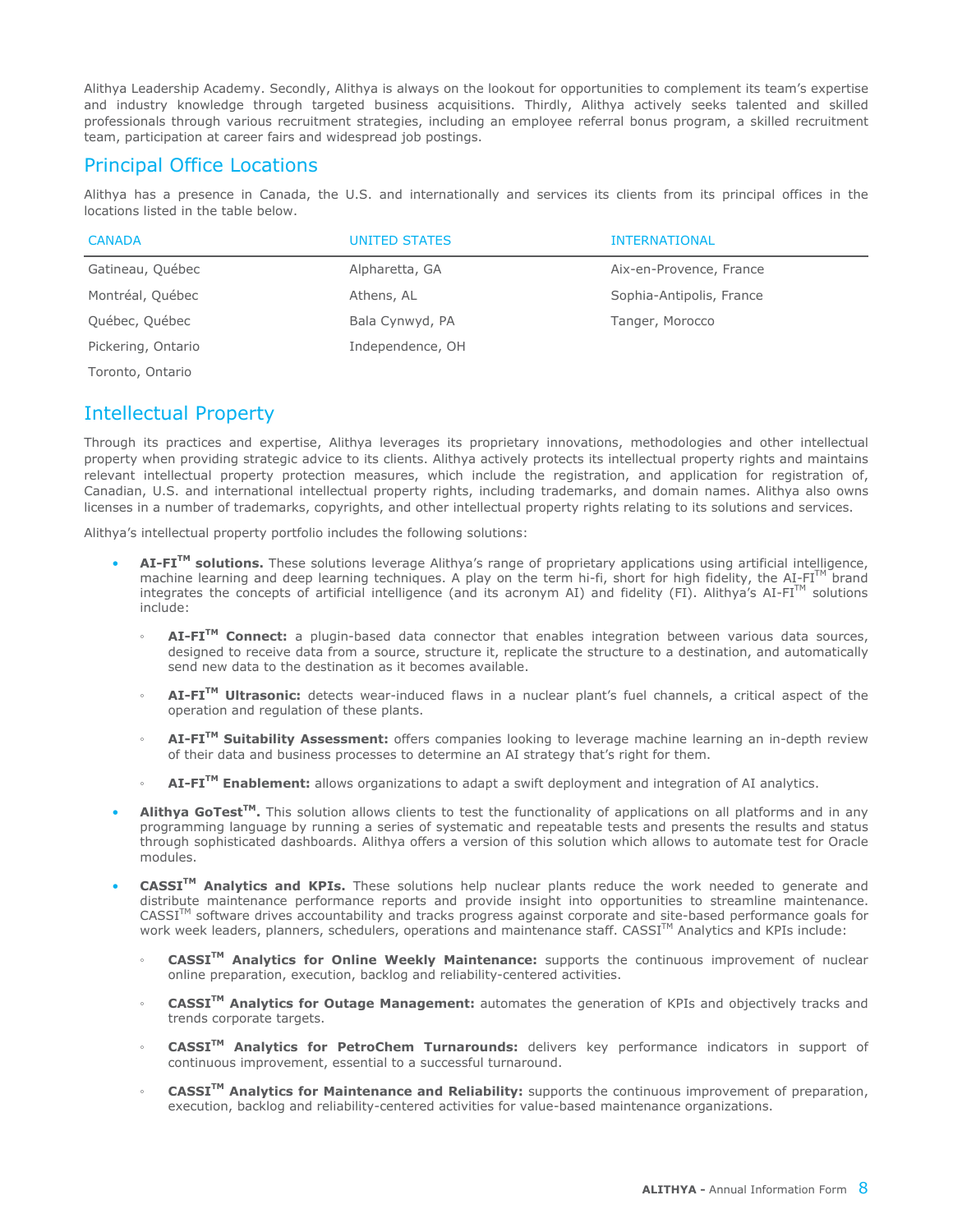- <span id="page-9-0"></span>• **//SIDERTM** is a secure solution that facilitates distribution of medical results to healthcare facilities and to centralized electronic health records. It acts as an integrated system for the electronic distribution of results, facilitating the work of all the healthcare professionals, health clinics and laboratory managers involved in monitoring medical results.
- **• Adaptive LearningTM** is an on-demand, subscription-based platform that drives usage and awareness of Microsoft applications, allowing organizations to achieve the maximum return on their investment by enhancing user proficiency and productivity and creating transformative change enablement.

While its proprietary intellectual property is important to its success, Alithya believes its business as a whole is not currently materially dependent on any particular intellectual property right, as its expertise spans from its practices and from providing high-end consulting advice to its client base.

# RISK AND UNCERTAINTIES

A discussion of the risks and uncertainties to which the Company is subject is presented in the section titled "Risks and Uncertainties" of the Company's management's discussion and analysis for the fiscal years ended March 31, 2022 and 2021, incorporated herein by reference, and in the Company's other materials made public from time to time, all of which are available on SEDAR at www.sedar.com and EDGAR at www.sec.gov and on the Company's website at www.alithya.com under the "Investors" section. Additional risks and uncertainties not currently known to the Company or that the Company currently deems to be immaterial could also have a material adverse effect on its financial position, financial performance, cash flows, business or reputation. Please refer to the section titled "Forward-Looking Statements" of this Annual Information Form for a discussion of the risks associated with forward-looking statements.

# DIVIDENDS

The Company does not currently expect to pay dividends on the subordinate voting shares or the multiple voting shares in the foreseeable future. The Company anticipates that it will retain all earnings, if any, to support its operations. Any future determination as to the payment of dividends will, subject to Canadian legal requirements and the Company's articles, be at the sole discretion of the Board and will depend on the Company's financial condition, results of operations, capital requirements and other factors the Board deems relevant. Currently, the provisions of the Company's Credit Facility place certain limitations on the amount of cash dividends that the Company could pay.

# CAPITAL STRUCTURE

### Description of Securities

The authorized share capital of the Company consists of (i) an unlimited number of subordinate voting shares, without par value, which are listed under the symbol ALYA on both the TSX and NASDAQ, (ii) an unlimited number of multiple voting shares, without par value, which are held by a limited number of holders, and (iii) an unlimited number of preferred shares, without par value, issuable in series, of which, as at March 31, 2022, 85,554,000 subordinate voting shares and 7,171,616 multiple voting shares were issued and outstanding.

The following summary of the material features of the Company's authorized share capital is given subject to the detailed provisions of its articles.

### Voting Rights

Each subordinate voting share entitles its holder to one vote per share, and each multiple voting share entitles its holder to ten votes per share at any meeting of shareholders, other than meetings at which only the holders of a particular class or series of shares are entitled to vote due to statutory provisions or the specific attributes of this class or series. If and when issued, preferred shares will have such voting rights as may be determined by the Board at the time of issuance thereof.

The subordinate voting shares are "restricted securities" within the meaning of such term under applicable Canadian securities laws in that they do not carry equal voting rights with the multiple voting shares. In the aggregate, all of the voting rights associated with the subordinate voting shares represented, as at March 31, 2022, 54.40% of the voting rights attached to all of the issued and outstanding shares.

### Rights to Dividends and Rights upon Winding-up and Dissolution

Subject to the prior rights of holders of preferred shares which rank prior to subordinate voting shares and multiple voting shares, if and when issued, holders of subordinate voting shares and multiple voting shares are entitled to receive pari passu any dividends and the remainder of the Company's property in the event of a voluntary or involuntary winding up or dissolution, or any other distribution of assets among shareholders for the purposes of winding up the Company's affairs.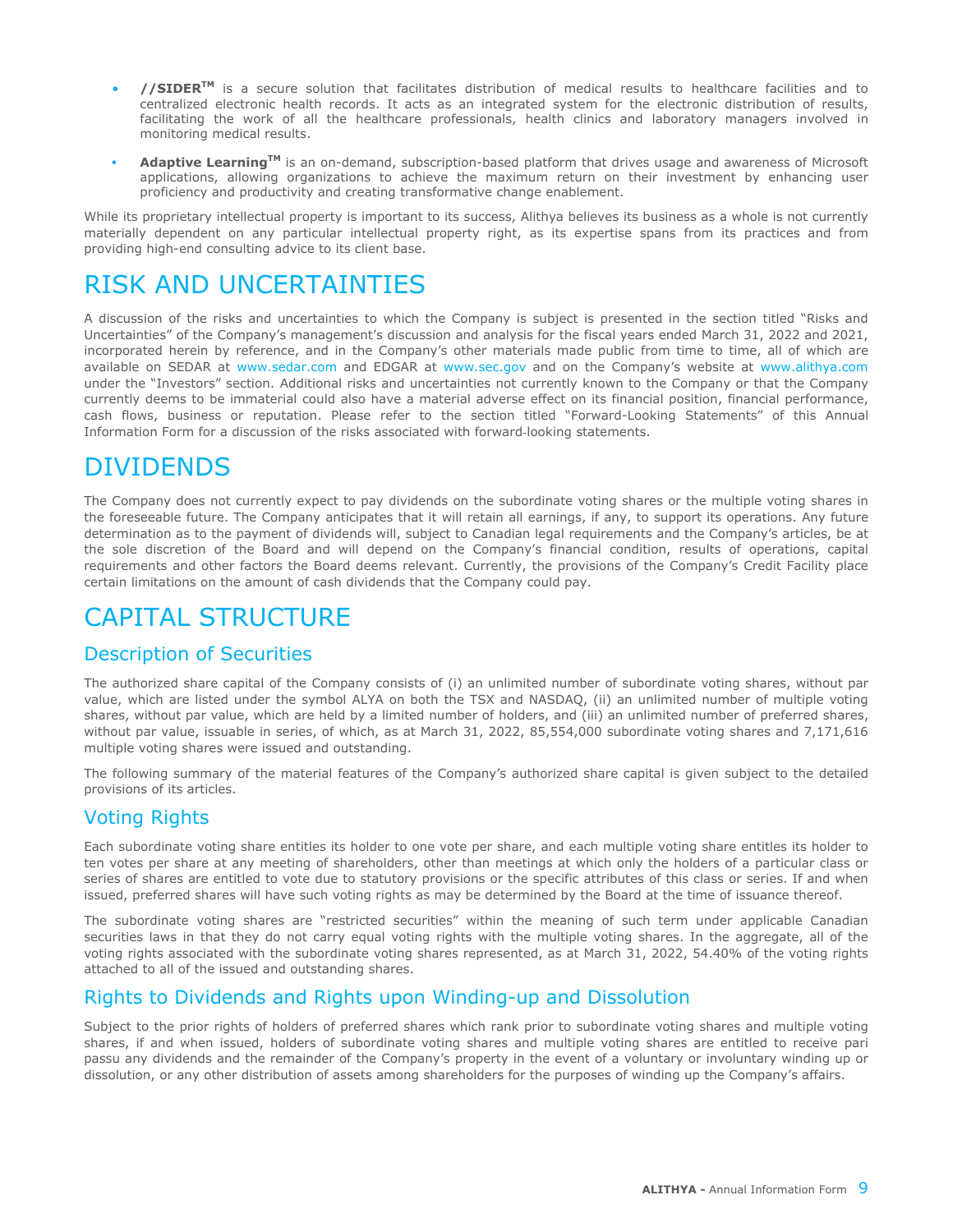### <span id="page-10-0"></span>Multiple Voting Shares Conversion Rights

Multiple voting shares are, at the holder's entire discretion, convertible into subordinate voting shares on a share for share basis and shall be automatically converted upon their transfer to a person who is not a Permitted Holder (as defined below) or upon the death of a Permitted Holder, unless acquired by any of the remaining Permitted Holders in accordance with the terms of the voting agreement dated November 1, 2018 entered into between the Permitted Holders (the "Voting Agreement"), a copy of which is available on SEDAR at www.sedar.com and on EDGAR at www.sec.gov. The multiple voting shares are not convertible into any other class of shares. Under applicable Canadian laws, an offer to purchase multiple voting shares would not necessarily require that an offer be made to purchase subordinate voting shares. However, as indicated above, multiple voting shares shall be automatically converted into subordinate voting shares on a share for share basis upon their transfer to a person who is not a Permitted Holder. If and when issued, preferred shares will have such conversion rights as may be determined by the Board at the time of issuance thereof.

For purposes of the above and below paragraphs, a "Permitted Holder" means each of Messrs. Paul Raymond, Ghyslain Rivard, and Pierre Turcotte, and the entities over which they have control.

#### Restrictions on Transfer

Subject to the terms of the Voting Agreement, Permitted Holders cannot sell or otherwise transfer multiple voting shares to a person who is not a Permitted Holder, unless they first convert those shares into subordinate voting shares on a share for share basis, and then transfer such subordinate voting shares.

### MARKET FOR SECURITIES

### Trading Price and Volume

Alithya's subordinate voting shares are traded on the TSX and on NASDAQ under the symbol "ALYA" since November 2, 2018. The table below shows the monthly range of high and low prices per share and the total monthly volumes for Alithya's subordinate voting shares on the TSX for the fiscal year ended March 31, 2022.

| <b>MONTH</b>   | $HIGH($ \$) | LOW ( \$) | <b>MONTHLY VOLUME</b> |
|----------------|-------------|-----------|-----------------------|
| April 2021     | 3.67        | 2.61      | 1,488,297             |
| May 2021       | 3.10        | 2.53      | 1,203,599             |
| June 2021      | 3.50        | 2.90      | 2,102,355             |
| July 2021      | 4.22        | 3.40      | 1,804,665             |
| August 2021    | 3.88        | 3.11      | 1,332,558             |
| September 2021 | 3.67        | 3.13      | 963,908               |
| October 2021   | 3.67        | 3.16      | 765,742               |
| November 2021  | 3.79        | 3.08      | 1,233,976             |
| December 2021  | 3.40        | 3.02      | 987,698               |
| January 2022   | 3.36        | 2.94      | 981,247               |
| February 2022  | 3.95        | 3.30      | 1,429,058             |
| March 2022     | 3.79        | 3.15      | 1,141,361             |

#### Normal Course Issuer Bid and Share Purchases for Cancellation

On September 15, 2021, the Company announced the launch of a normal course issuer bid ("NCIB") to purchase for cancellation up to 5,462,572 subordinate voting shares, representing 10% of the Company's public float as of the close of markets on September 8, 2021. Please refer to the section titled "General Development of the Business – Fiscal 2022 Developments" earlier in this Annual Information Form for more information on the Company's NCIB.

### DIRECTORS AND OFFICERS

#### Board of Directors

The articles of the Company provide for the Board to consist of a minimum of 3 and a maximum of 15 directors. As at June 16, 2022, the Board was comprised of 10 directors. The following table lists the name and place of residence of the current directors of the Company, as well as their principal occupation and their previously held positions during the last five years, if any.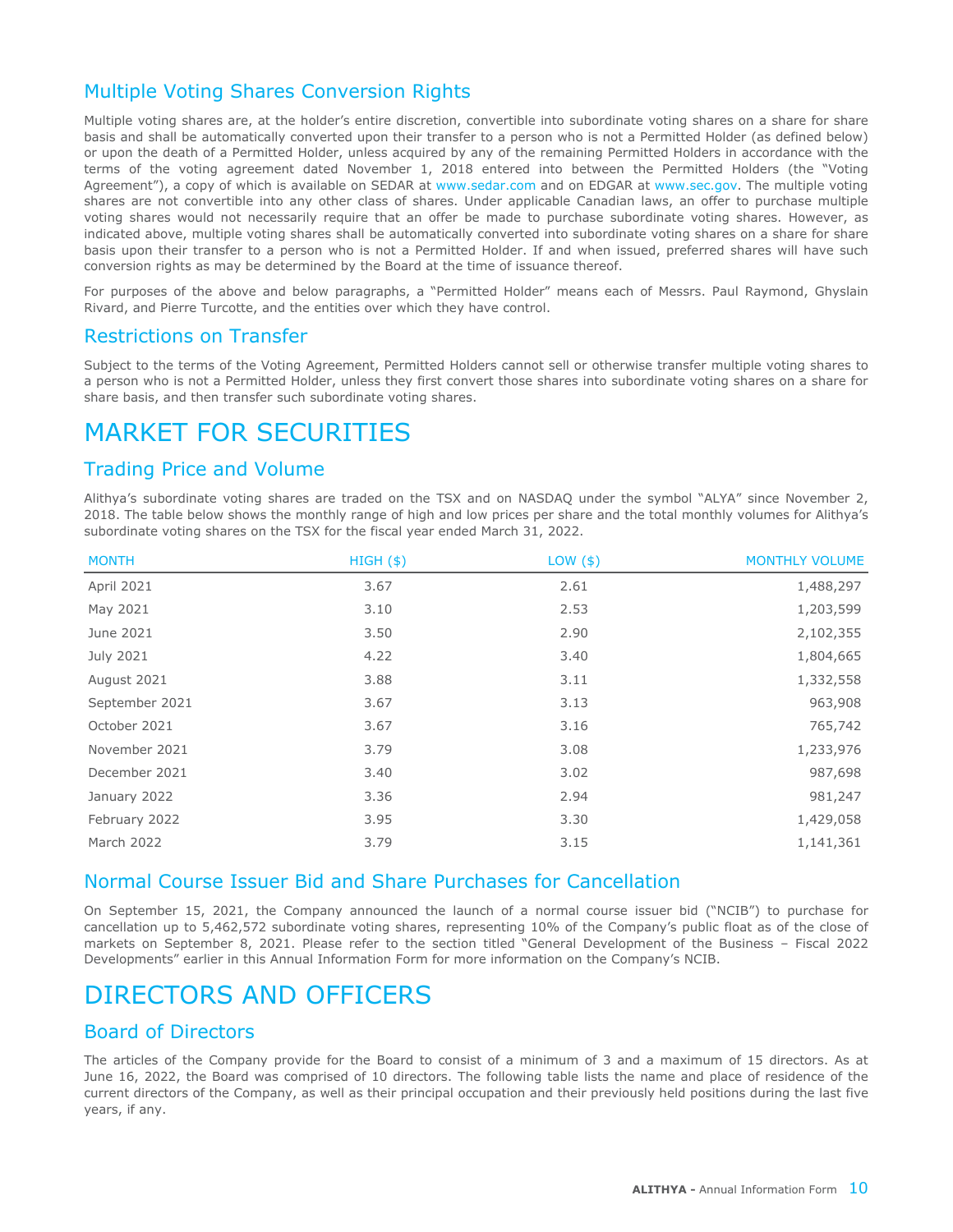| OF RESIDENCE                               | NAME AND PLACE POSITION WITH THE<br><b>COMPANY</b>          | PRINCIPAL OCCUPATION                                                                                                                                                                          | <b>DIRECTOR</b><br>SINCE <sup>(1)</sup> | <b>PREVIOUS HELD</b><br><b>POSITIONS</b>                                                                                                            |
|--------------------------------------------|-------------------------------------------------------------|-----------------------------------------------------------------------------------------------------------------------------------------------------------------------------------------------|-----------------------------------------|-----------------------------------------------------------------------------------------------------------------------------------------------------|
| Dana Ades-Landy<br>Québec (Canada)         | Director                                                    | Corporate Director and Contract<br>Position in the Special Loans<br>Group, National Bank of Canada                                                                                            | November 2016                           | Chief Executive Officer,<br>Heart & Stroke<br>Foundation of Canada<br>(Québec)                                                                      |
| Robert Comeau<br>Québec (Canada)           | Lead Director                                               | Corporate Director and Lead<br>Director of the Company                                                                                                                                        | May 2018                                |                                                                                                                                                     |
| Mélissa Gilbert<br>Québec (Canada)         | Director                                                    | Executive Vice President and<br>Lead, Finance, Beneva Inc.                                                                                                                                    | September 2021                          | <b>Executive Vice</b><br>President, Finance,<br>Corporate Actuarial and<br>Risk Management, La<br>Capitale Insurance and<br>Financial Services Inc. |
| Lucie Martel<br>Québec (Canada)            | Director                                                    | Corporate Director                                                                                                                                                                            | September 2019                          | Senior Vice President<br>and Chief Human<br>Resources Officer, Intact<br>Financial Corporation                                                      |
| Pierre Karl<br>Péladeau<br>Québec (Canada) | Director                                                    | President and Chief Executive<br>Officer, Québecor inc., President<br>and Chief Executive Officer,<br>Videotron Ltd., and Interim<br>President and Chief Executive<br>Officer, TVA Group inc. | September 2021 -                        |                                                                                                                                                     |
| Paul Raymond<br>Québec (Canada)            | President and Chief<br><b>Executive Officer</b><br>Director | President and Chief Executive<br>Officer of the Company                                                                                                                                       | June 2011                               |                                                                                                                                                     |
| James Renacci<br>Ohio (USA)                | Director                                                    | Founder and President of LTC<br>Management Services, Inc.                                                                                                                                     | November 2019                           | $\sim$                                                                                                                                              |
| Ghyslain Rivard<br>Québec (Canada)         | Director                                                    | Founder of the Company and<br>Corporate Director                                                                                                                                              | April 1992                              |                                                                                                                                                     |
| C. Lee Thomas<br>Ohio (USA)                | Director                                                    | Corporate Director and Executive<br>in Residence of the School of<br><b>Business of Baldwin Wallace</b><br>University                                                                         | November 2018 -                         |                                                                                                                                                     |
| Pierre Turcotte<br>Québec (Canada)         | Chair of the Board<br>Director                              | Corporate Director and Chair of<br>the Board of the Company                                                                                                                                   | June 2011                               |                                                                                                                                                     |

(1) Includes periods during which certain directors served as directors of Pre-IPO Alithya.

The directors of the Company are elected annually at the Company's annual meeting of shareholders. They hold office until their term expires at the following annual meeting of shareholders, subject to re-election, retirement, resignation or earlier vacancy.

The mandate for the Board provides that the Board shall be constituted at all times of a majority of individuals who are independent directors within the meaning of applicable Canadian and United States securities laws and the NASDAQ corporate governance standards (the "Independence Rules"). Based on the information received from each director and having taken into account the independence criteria set forth in the Independence Rules, the Board concluded that all directors are independent, with the exception of Mr. Paul Raymond, who is not independent as he is the President and Chief Executive Officer of the Company, and Ms. Mélissa Gilbert and Mr. Pierre Karl Péladeau, who are not independent as they are executive officers of organizations from which Alithya receives significant revenues.

All other directors of the Company, namely Mses. Dana Ades-Landy and Lucie Martel and Messrs. Robert Comeau, James Renacci, Ghyslain Rivard, C. Lee Thomas and Pierre Turcotte are independent directors within the meaning of the Independence Rules. Each of them has no material relationship with the Company and is, in the reasonable opinion of the Board, independent under the Independence Rules.

The Board has an Audit and Risk Management Committee, a Corporate Governance and Nominating Committee and a Human Capital and Compensation Committee. The table below sets out the composition of each committee.

| AUDIT & RISK MANAGEMENT<br><b>COMMITTEE</b> | <b>CORPORATE GOVERNANCE AND</b><br>NOMINATING COMMITTEE | HUMAN CAPITAL AND COMPENSATION<br><b>COMMITTEE</b> |
|---------------------------------------------|---------------------------------------------------------|----------------------------------------------------|
| Dana Ades-Landy                             | Lucie Martel                                            | Lucie Martel (Chair)                               |
| Robert Comeau (Chair)                       | Ghyslain Rivard                                         | Ghyslain Rivard                                    |
| C. Lee Thomas                               | Pierre Turcotte (Chair)                                 | Pierre Turcotte                                    |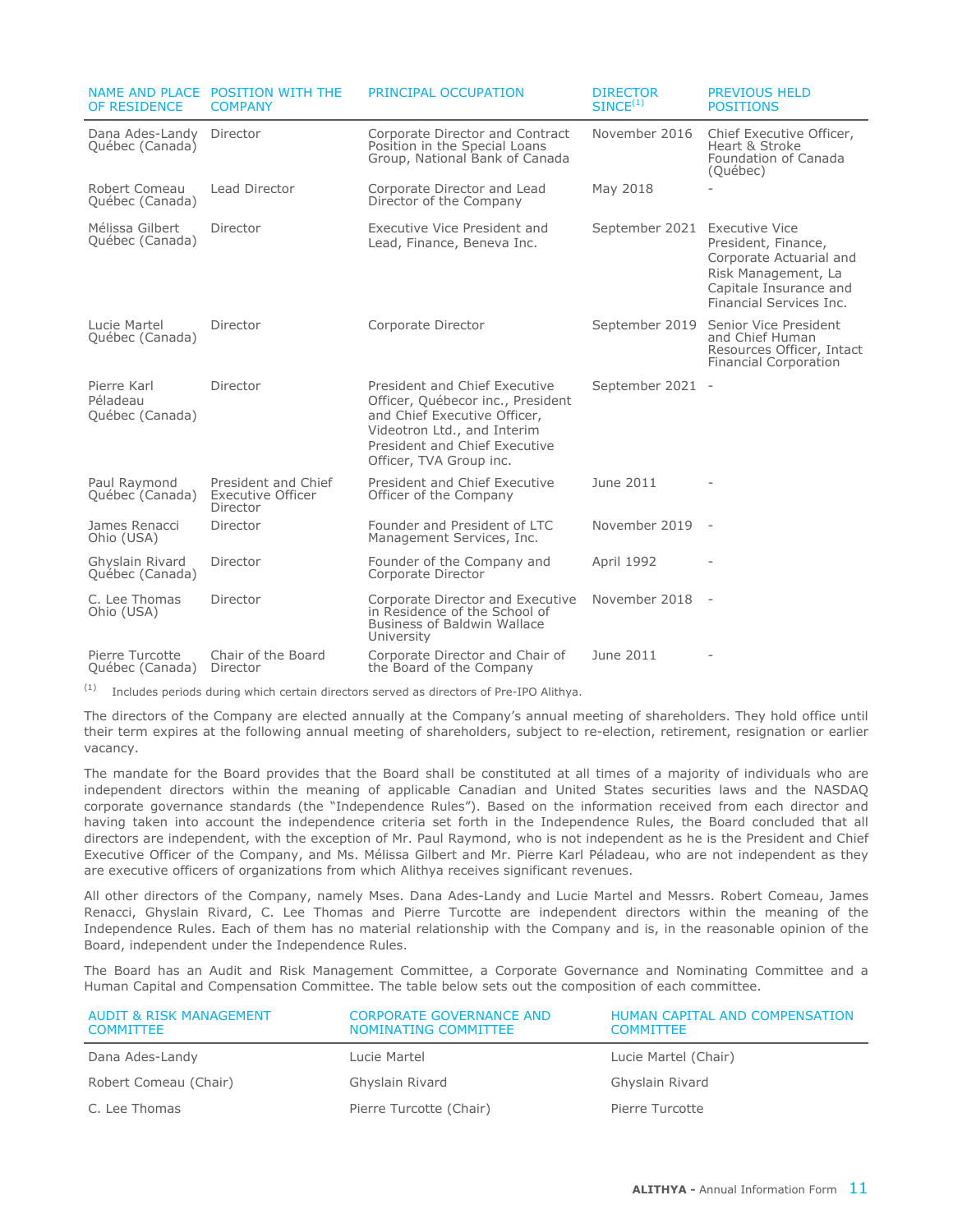### <span id="page-12-0"></span>Executive Officers

The following table lists the name and place of residence of the current executive officers of the Company, as well as their current position with the Company and their previously held positions during the last five years, if any.

| <b>NAME</b>                         | <b>CURRENT POSITION</b>                               | <b>EXECUTIVE OFFICER SINCE (1)</b> | PREVIOUSLY HELD POSITION                                                     |
|-------------------------------------|-------------------------------------------------------|------------------------------------|------------------------------------------------------------------------------|
| Nigel Fonseca<br>Ontario (Canada)   | Senior Vice President, Ontario and<br>Western Canada  | June 2018                          | Regional Vice President,<br>Ontario and Western Canada,<br>Alithya           |
|                                     |                                                       |                                    | Chief Executive Officer,<br>Systemware Innovation<br>Corporation             |
| Nathalie Forcier<br>Québec (Canada) | Chief Legal Officer and Corporate<br>Secretary        | September 2018                     | Vice-President, Legal affairs,<br>CGI Inc.                                   |
| Michel Lacasse                      | Senior Vice President, Canadian                       | July 2021                          | Senior Vice President, Sales                                                 |
| Québec (Canada)                     | Sales                                                 |                                    | Vice President, Business<br>Development and Marketing,<br>Groupe Askida Inc. |
| Robert Lamarre<br>Québec (Canada)   | Chief Information Officer                             | <b>April 2016</b>                  |                                                                              |
| Dany Paradis<br>Québec (Canada)     | Senior Vice President, Québec                         | November 2018                      | Senior Vice President,<br>Québec and Oracle Practices<br>Canada, Alithya     |
|                                     |                                                       |                                    | Vice President, Integrated<br>Management Solutions,<br>Alithya               |
|                                     |                                                       |                                    | Vice President, Oracle<br>Consulting Services, Alithya                       |
| Paul Raymond<br>Québec (Canada)     | President and Chief Executive<br>Officer and Director | <b>April 2011</b>                  |                                                                              |
| Claude Rousseau<br>Florida (USA)    | Chief Operating Officer                               | January 2015                       |                                                                              |
| Russell Smith<br>Alabama (USA)      | President, Alithya USA                                | November 2018                      | President, Fullscope, Inc.                                                   |
| Claude Thibault<br>Québec (Canada)  | Chief Financial Officer                               | August 2018                        | Chief Financial Officer,<br>DCM Group Inc.                                   |

(1) Includes periods during which certain executive officers served as executive officers of Pre-IPO Alithya.

### Directors' and Executive Officers' Share Ownership

As at June 16, 2022, the directors and executive officers of the Company, as a group, beneficially owned, directly or indirectly, or exercised control or direction over 18,324,770 subordinate voting shares and 7,171,616 multiple voting shares, representing respectively 21.46% of the issued and outstanding subordinate voting shares and 100% of the issued and outstanding multiple voting shares.

### Cease Trade Orders, Bankruptcies, Penalties or Sanctions

To the knowledge of the Company and based upon information provided to it by the Company's directors and executive officers, no such person (including any personal holding company), is or has been, in the last ten years, a director, chief executive officer or chief financial officer of a company, including Alithya, that: (a) while such person was acting in that capacity, was the subject of a cease trade or similar order or an order that denied the relevant company access to any exemption under securities legislation, for a period of more than 30 consecutive days; or (b) was subject to an event that occurred while such person was acting in that capacity which resulted, after that person ceased to act in that capacity, in the company being the subject of a cease trade or similar order or an order that denied the relevant company access to any exemption under securities legislation, for a period of more than 30 consecutive days.

To the knowledge of the Company and based upon information provided to it by the Company's directors, executive officers and shareholders holding sufficient securities to affect materially the control of the Company, as applicable, no such person (including any personal holding company): (a) is, or has been in the last ten years, a director or executive officer of any company (including Alithya) that, while that person was acting in that capacity, or within a year of that person ceasing to act in that capacity, became bankrupt, made a proposal under any legislation relating to bankruptcy or insolvency or was subject to or instituted any proceedings, arrangement or compromise with creditors or had a receiver, receiver manager or trustee appointed to hold its assets; or (b) has, in the last ten years, become bankrupt, made a proposal under any legislation relating to bankruptcy or insolvency, or become subject to or instituted any proceedings, arrangement or compromise with creditors, or had a receiver, receiver manager or trustee appointed to hold their assets.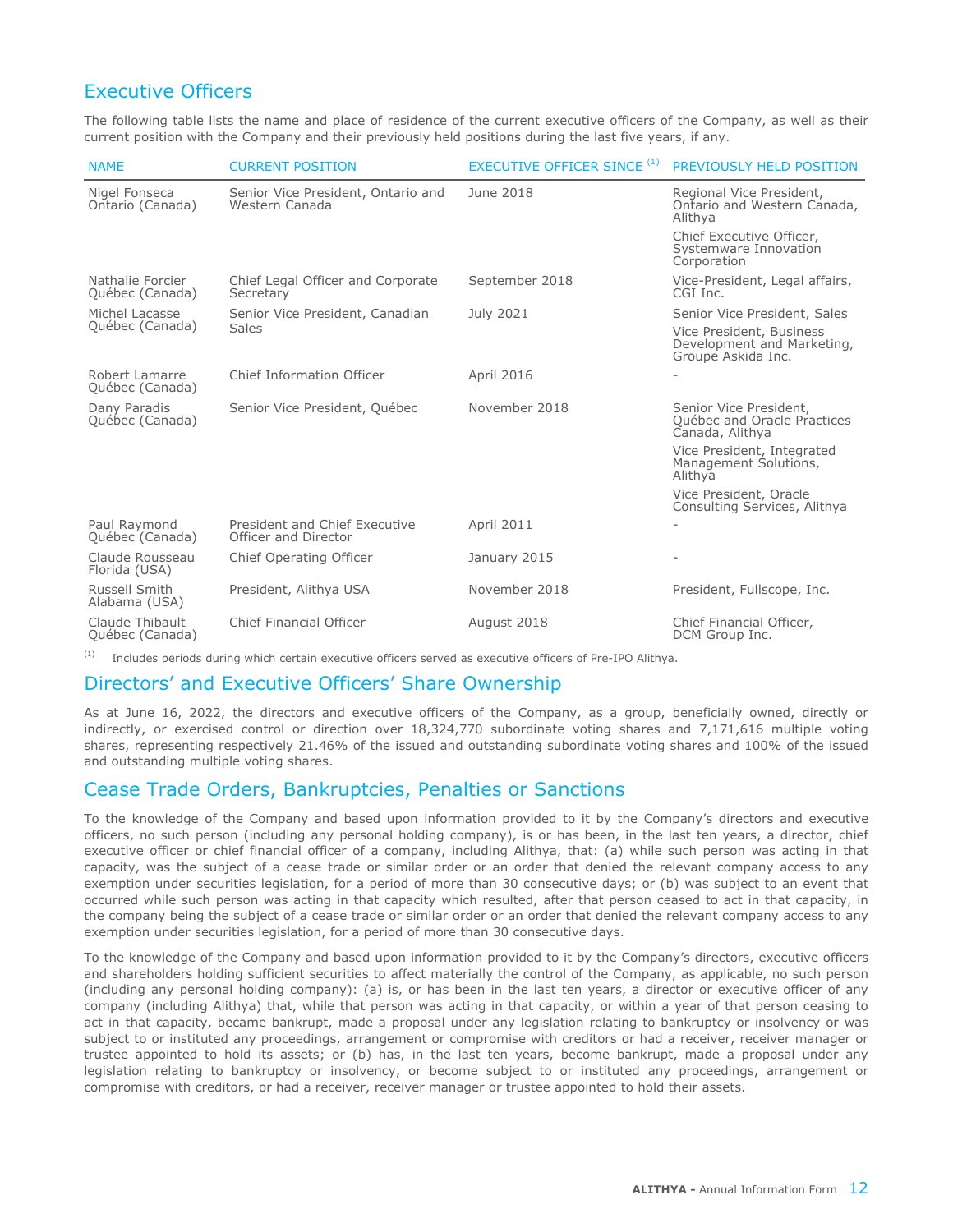<span id="page-13-0"></span>To the knowledge of the Company and based upon information provided to it by the Company's directors, executive officers and shareholders holding sufficient securities to affect materially the control of the Company, as applicable, no such person (including any personal holding company) has been subject to: (a) any penalties or sanctions imposed by a court relating to securities legislation or by a securities regulatory authority or has entered into a settlement agreement with a securities regulatory authority; or (b) any other penalties or sanctions imposed by a court or regulatory body that would likely be considered important to a reasonable investor making an investment decision.

#### Conflicts of Interest

To the knowledge of the Company, no director or officer of the Company has any existing or potential material conflicts of interest with the Company or any of its subsidiaries, other than as disclosed under the section titled "Interest of Management and Others in Material Transactions".

# AUDIT AND RISK MANAGEMENT COMMITTEE

The Audit and Risk Management Committee (the "Audit Committee"), of which the charter is attached as Appendix "A" to this Annual Information Form, is currently composed of 3 members: Ms. Dana Ades-Landy and Messrs. Robert Comeau and C. Lee Thomas, who have been members of the Audit Committee since at least the Company's annual meeting of shareholders held on September 15, 2021. Each member of the Audit Committee is "independent" and "financially literate" within the meaning of Independence Rules.

#### Relevant Education and Experience

The education and experience of each Audit Committee member that is relevant to the performance of his or her responsibilities as an Audit Committee member is as follows:

- Robert Comeau brings significant financial expertise to the Audit Committee. He served as Chief Financial Officer of both public and private companies from 2005 to 2015 and acted as Chair of the Audit Committee of H2O Innovation Inc., from 2017 to 2021. Mr. Comeau holds a Bachelor's degree in accounting from HEC Montreal and is a former Chartered Professional Accountant (CPA, CA).
- Dana Ades-Landy has extensive financial expertise. With more than 25 years of experience as an executive in the banking industry, she currently holds a contract position in the Special Loans Group of the National Bank of Canada and serves as Chair of the Audit Committee of First Lion Holdings Inc. since 2018 and member of the Audit Committee of Sagen MI Canada Inc. since 2021. She also acted as Chair of the Audit Committee of the Canada Mortgage and Housing Corporation from 2017 to 2020. She holds a Master of Business Administration in Finance and Accounting from Concordia University.
- C. Lee Thomas brings valuable financial expertise to the Audit Committee. He has held various roles at Ernst & Young LLP from 1976 to 2014, including that of Managing Partner. He holds a Bachelor's degree in accounting from Baldwin Wallace University and is a Certified Public Accountant (CPA). He also currently teaches at Baldwin Wallace University.

#### Pre-approval Policies and Procedures

The Audit Committee has adopted procedures for the pre-approval of engagement for services of its external auditors, which require pre-approval of all audit and non-audit services provided by the external auditors. Moreover, the Board, upon recommendation of the Audit Committee, approves, on an annual basis, the fees charged to the Company by the external auditors during the preceding year.

### AUDITORS

### Independence

On September 15, 2021, the shareholders of the Company appointed KPMG LLP ("KPMG") as successor auditor in replacement of Raymond, Chabot, Grant Thornton LLP ("RCGT"). KPMG is the external auditor who prepared the report relating to the audit of the Company's annual consolidated financial statements for the year ended March 31, 2022 and notes thereto, presented under the International Financial Reporting Standards. KPMG has confirmed that it is independent with respect to the Company within the meaning of the relevant rules and related interpretations prescribed by the relevant professional bodies in Canada and any applicable legislation or regulation as of the date hereof.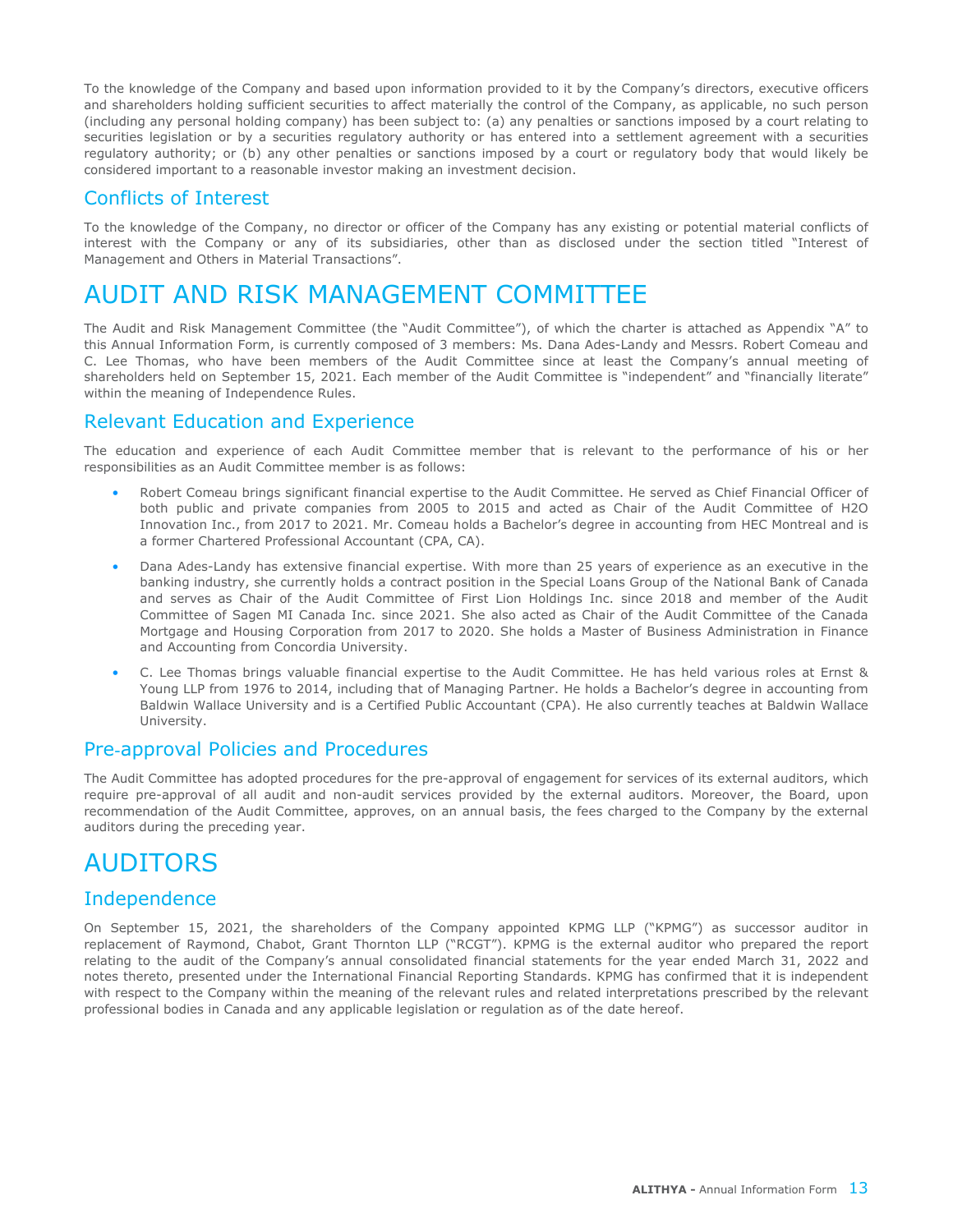#### <span id="page-14-0"></span>Service Fees

The fees billed by RCGT until September 15, 2021 for each of the years ended March 31, 2022 and 2021 for audit, auditrelated, tax and all other services provided to the Company were as follows:

|                                   |                  |      | <b>FISCAL YEAR ENDED MARCH 31</b> |
|-----------------------------------|------------------|------|-----------------------------------|
|                                   | 2022             |      | 2021                              |
| Audit fees $(1)$                  | \$<br>42,500     | - \$ | 602,032                           |
| Audit-related fees <sup>(2)</sup> | \$<br>31,000     | - \$ | 20,606                            |
| Tax fees $^{(3)}$                 | \$<br>$6,350$ \$ |      | 11,311                            |
| All other fees $(4)$              |                  |      |                                   |
| <b>Total</b>                      | \$<br>79,850     | - \$ | 633,949                           |

The fees billed by KPMG beginning on September 15, 2021 for the fiscal year ended March 31, 2022 for audit, audit-related, tax and all other services provided to the Company were as follows:

|                                   | <b>FISCAL YEAR ENDED MARCH 31</b> |
|-----------------------------------|-----------------------------------|
|                                   | 2022                              |
| Audit fees <sup>(1)</sup>         | \$<br>775,200                     |
| Audit-related fees <sup>(2)</sup> | \$<br>165,600                     |
| Tax fees $^{(3)}$                 | \$<br>12,800                      |
| All other fees <sup>(4)</sup>     |                                   |
| <b>Total</b>                      | \$<br>953,600                     |

- <sup>(1)</sup> "Audit fees" means the aggregate fees billed for each of the fiscal years for professional services rendered by the auditor for the audit of the Company's annual consolidated financial statements and review of the Company's interim condensed consolidated financial statements.
- <sup>(2)</sup> "Audit-related fees" includes assurance and related services reasonably related to the audit of the Company's annual consolidated financial statements not included in audit services which are included in the "Audit fees" category. This includes, for RCGT, for the fiscal year ended March 31, 2021, financial accounting and reporting matters, and for KPMG, for the fiscal year ended March 31, 2022, financial and tax due diligence related to the acquisition of Vitalyst, consultation concerning financial accounting and reporting matters, and a CSRS 4400 agreed upon procedures engagement.
- "Tax fees" means the aggregate fees billed for each of the fiscal years for professional services rendered by the auditor for tax compliance and tax advice.
- <sup>(4)</sup> "All other fees" includes the aggregate of all other fees billed for each of the fiscal years. There were no other fees incurred in either fiscal year.

Pursuant to the terms of its mandate, the Audit Committee reviews and approves all audit and audit-related services, audit engagement fees and terms, and all non-audit engagements performed by the external auditors.

### LEGAL PROCEEDINGS AND REGULATORY ACTIONS

During the ordinary course of conducting its business, Alithya may be threatened with or become subject to legal proceedings initiated by third parties or Alithya's clients or regulatory proceedings from the authorities. Alithya currently has no material legal or regulatory proceedings pending.

# INTEREST OF MANAGEMENT AND OTHERS IN MATERIAL **TRANSACTIONS**

To the knowledge of the Company and based upon information provided to it by the Company's directors and executive officers, there were no (a) directors or executive officers, (b) persons that beneficially own, or control or direct, directly or indirectly, more than 10% of Alithya's subordinate voting shares or multiple voting shares, or (c) any associate or affiliate of persons referred to in (a) and (b), with a material interest in any transaction within the three most recently completed financial years that has materially affected the Company or is reasonably expected to materially affect the Company, other than as disclosed below.

La Capitale and Québecor each beneficially own, or control or direct, directly or indirectly, more than 10% of Alithya's subordinate voting shares as a result of the acquisition of R3D Consulting. La Capitale and Québecor are parties to commercial contracts pursuant to which Alithya receives significant revenues. Mr. Pierre Karl Péladeau was nominated as a director of Alithya pursuant to an Investor Rights Agreement entered into by the Company and Québecor on April 1, 2021. Mr. Péladeau is also the controlling shareholder of Québecor.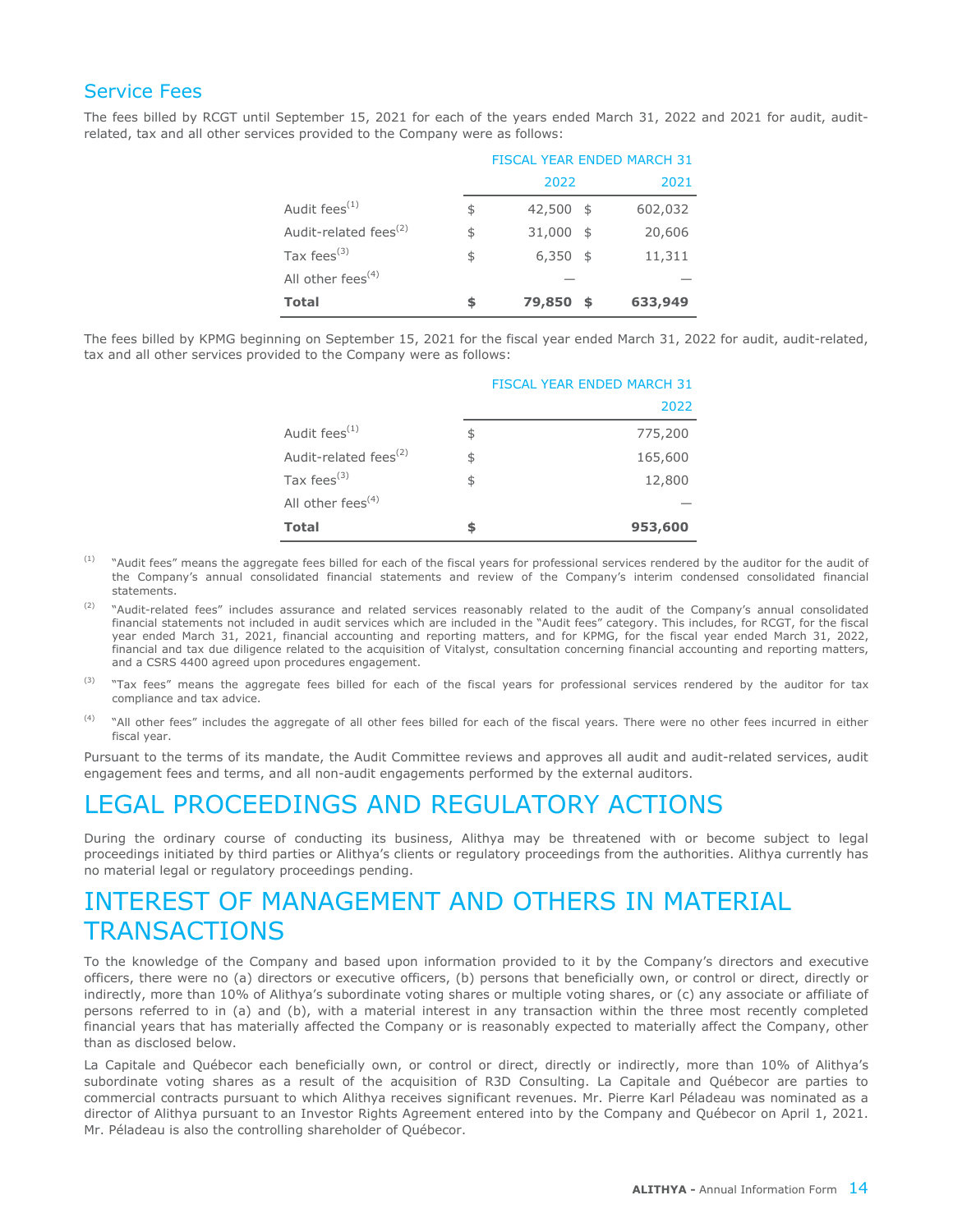# <span id="page-15-0"></span>TRANSFER AGENTS AND REGISTRARS

The Company's transfer agent for the Company's subordinate voting shares and multiple voting shares is TSX Trust Company ("TSX Trust"), whose head office is located in Toronto, Ontario. Share transfer service is available at TSX Trust's Montréal, Québec and Toronto, Ontario offices in Canada as well as at the offices of American Stock Transfer & Trust Company, LLC in Brooklyn, NY, USA.

# MATERIAL CONTRACTS

Except for those contracts entered into in the ordinary course of business, the following material contracts of the Company were entered into during the year ended March 31, 2022 and are still in effect as of the date hereof:

- The Investor Rights Agreement entered into on April 1, 2021 among the Company and La Capitale Civil Service Insurer Inc.;
- The Investor Rights Agreement entered into on April 1, 2021 among the Company, 9429-1143 Québec inc. and Québecor Media Inc.; and
- The Amending Agreements No. 2 to 5 dated June 30, 2021, September 28, 2021, September 30, 2021 and January 27, 2022 to the Amended and Restated Credit Agreement entered into on June 18, 2020 among the Company, The Bank of Nova Scotia, as Administrative Agent, the other lenders named therein and each of the guarantors party thereto.

# ADDITIONAL INFORMATION

Additional information, including, without limitation, directors' and officers' remuneration and indebtedness, principal shareholders of the Company, and securities authorized for issuance under equity compensation plans is contained in the Company's management information circular prepared in respect of its annual meeting of shareholders held on September 15, 2021.

Additional information regarding the Company, including financial information, can also be found on SEDAR at www.sedar.com and on EDGAR at www.sec.gov, including the Company's annual audited consolidated financial statements and management's discussion & analysis for the fiscal years ended March 31, 2022 and 2021 and the aforementioned management information circular. Those documents may also be obtained from the Company at no charge upon request at:

Investor Relations Alithya Group inc. 1100, Robert-Bourassa Boulevard Suite 400 Montréal, Québec, H3B 3A5 Tel.: 1-844-985-5552

Those documents, as well as all of the Company's news releases, are also available on the Company's website at www.alithya.com. Information contained in or otherwise accessible through the Company's website is not incorporated by reference into this Annual Information Form.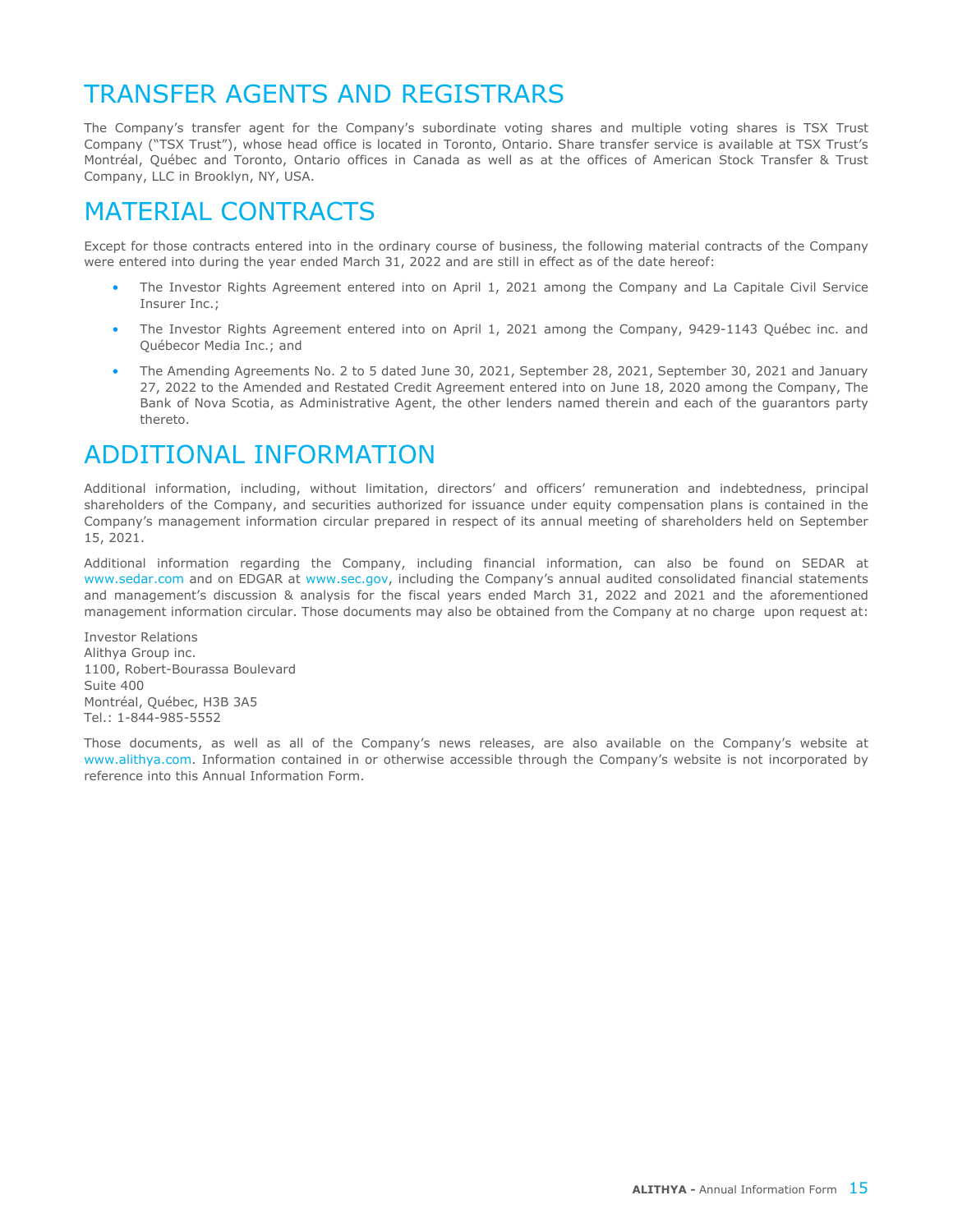# APPENDIX A - AUDIT AND RISK MANAGEMENT COMMITTEE **CHARTER**

#### PURPOSE

- 1. The Audit and Risk Management Committee (the "Committee") is a standing committee appointed by the board of directors (the "Board") of Alithya Group inc. (the "Company"). The Committee is established to fulfil applicable public company obligations relating to audit committees and to assist the Board in fulfilling its oversight responsibilities with respect to financial reporting including responsibility to:
	- (a) oversee the integrity of the Company's financial statements and financial reporting process, including the audit process and the Company's internal accounting controls and procedures and compliance with related legal and regulatory requirements;
	- (b) oversee the qualifications and independence of the external auditors;
	- (c) oversee the work of the Company's financial management, internal auditors and external auditors in these areas; and
	- (d) provide an open avenue of communication between the external auditors, the internal auditors, the Board and management, as applicable.
- 2. In addition, the Committee shall prepare, if required, an audit committee report for inclusion in the Company's annual management information circular, in accordance with applicable rules and regulations. The Committee is also responsible for assisting the Board in fulfilling its responsibilities relating to pension matters.
- 3. The function of the Committee is oversight. It is not the duty or responsibility of the Committee or its members (i) to plan or conduct audits, (ii) to determine that the Company's financial statements are complete and accurate and are in accordance with generally accepted accounting principles or (iii) to conduct other types of auditing or accounting reviews or similar procedures or investigations. The Committee, its Chair and its audit committee financial expert members are members of the Board of the Company, appointed to the Committee to provide broad oversight of the financial, risk and control related activities of the Company, and are specifically not accountable or responsible for the day-to-day operation or performance of such activities.
- 4. Management is responsible for the preparation, presentation and integrity of the Company's financial statements. Management is also responsible for maintaining appropriate accounting and financial reporting principles and policies and systems of risk assessment and internal controls and procedures designed to provide reasonable assurance that assets are safeguarded and transactions are properly authorized, recorded and reported and to assure the effectiveness and efficiency of operations, the reliability of financial reporting and compliance with accounting standards and applicable laws and regulations. Management is also responsible for monitoring and reporting on the adequacy and effectiveness of the system of internal controls. The external auditors are responsible for planning and carrying out an audit of the Company's annual financial statements in accordance with generally accepted auditing standards to provide reasonable assurance that, among other things, such financial statements are in accordance with generally accepted accounting principles.

### PROCEDURES AND POWERS

### **General**

The Committee shall have the following procedures and powers:

1. *Composition* – The Committee shall be composed of a minimum of three members. None of the members of the Committee shall be an officer or employee of the Company or any of its subsidiaries and each member of the Committee shall be an independent director within the meaning of applicable Canadian and United States securities laws and the NASDAQ corporate governance standards.

 All members of the Committee must be able to read and understand fundamental financial statements, including the Company's balance sheet, income statement, and cash flow statement and be "financially literate" (as that term is defined from time to time under the requirements or guidelines for audit committee service under applicable Canadian and United States securities laws and the rules of the Toronto Stock Exchange). At least one member of the Committee must also be an audit committee financial expert (as that term is defined from time to time under the requirements or guidelines for audit committee service under applicable Canadian and United States securities laws and the rules of the Toronto Stock Exchange and the NASDAQ).

2. *Appointment and Replacement of Committee Members* – Any member of the Committee may be removed or replaced at any time by the Board and shall automatically cease to be a member of the Committee upon ceasing to be a director. The Board may fill vacancies on a Committee by appointing another director to the Committee. The Board shall fill any vacancy if the membership of the Committee is less than three directors. Whenever there is a vacancy on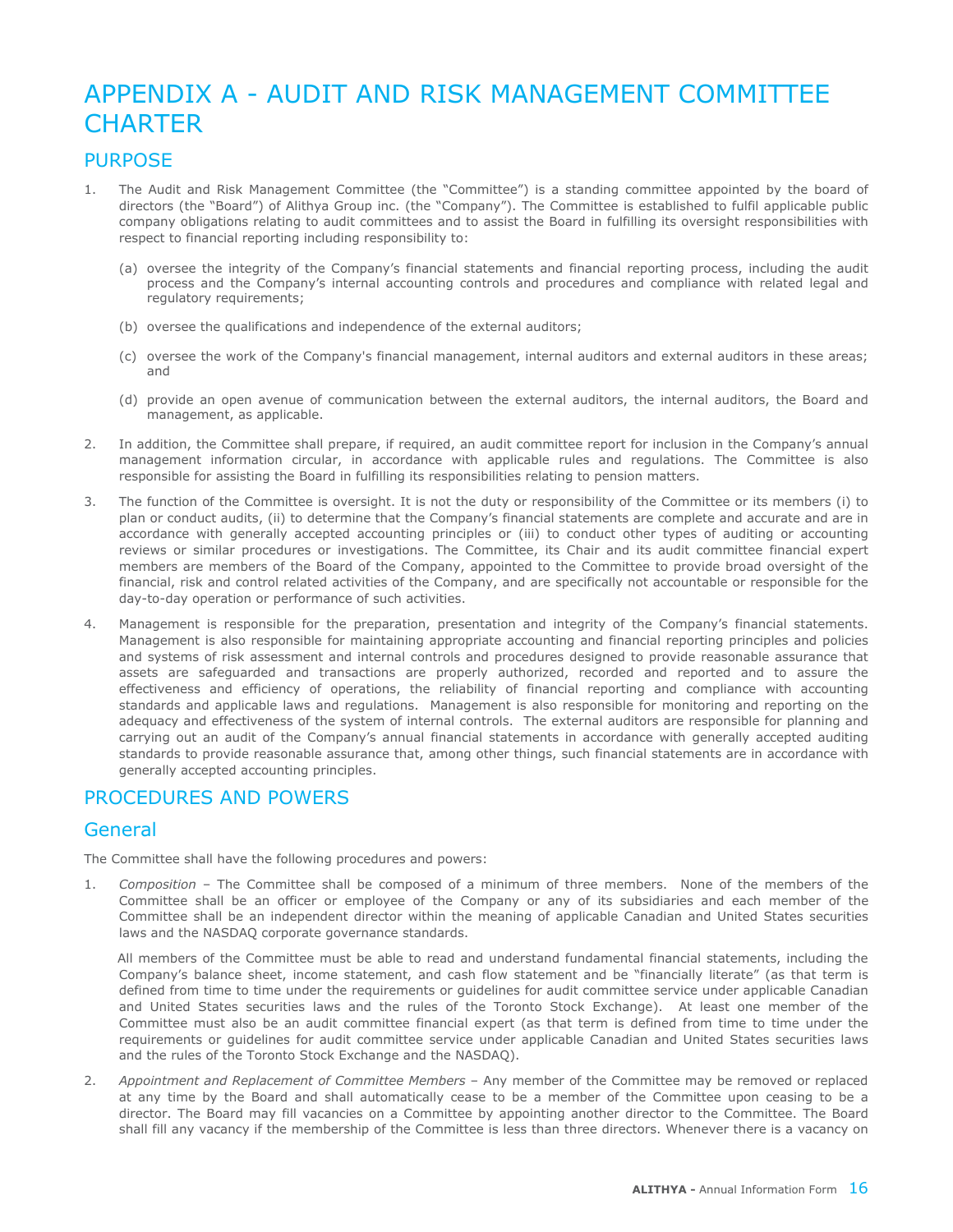the Committee, the remaining members may exercise all its power as long as a quorum remains in office. Subject to the foregoing, the members of the Committee shall be appointed by the Board annually and each member of a Committee shall remain on the Committee until the next annual meeting of shareholders after his or her appointment or until his or her successor shall be duly appointed and qualified.

- 3. *Committee Chair* The Board shall designate the Chair by majority vote. If the Chair is absent from a meeting, the members shall select a Chair from those in attendance to act as Chair of the meeting. The Chair of the Committee shall be responsible for leadership of the Committee assignments and reporting to the Board.
- 4. *Conflicts of Interest* If a Committee member faces a potential or actual conflict of interest relating to a matter before the Committee, other than matters relating to the compensation of directors, that member shall be responsible for alerting the Committee Chair. If the Committee Chair faces a potential or actual conflict of interest, the Committee Chair shall advise the Chair of the Board. If the Committee Chair, or the Chair of the Board, as the case may be, concurs that a potential or actual conflict of interest exists, the member faced with such conflict shall disclose to the Committee his or her interest and shall not participate in consideration of the matter and shall not vote on the matter.
- 5. *Service on Multiple Audit Committees* If a Committee member serves on the audit committee of more than three public companies, including the Company, the Board must determine that such service would not impair the ability of the member to effectively serve on the Committee.
- 6. *Compensation of Committee Members* The members of the Committee shall be entitled to receive such remuneration for acting as members of the Committee as the Board may from time to time determine.
- 7. *Meetings* The Committee shall meet regularly at times necessary to perform the duties described herein in a timely manner, but not less than four times a year and any time the Company proposes to issue a press release with its quarterly or annual earnings information. The Committee shall also meet without management present at every meeting. Meetings may be held at any time deemed appropriate by the Committee.
	- (1) *Calling of Meetings* The Committee shall meet as often as it deems appropriate to discharge its responsibilities. Notice of the time and place of every meeting shall be given in writing, by any means of transmitted or recorded communication, including facsimile, email or other electronic means that produces a written copy, to each member of the Committee at least 48 hours prior to the time fixed for such meeting, with a copy to the Chair of the Board, the Chief Executive Officer and the Corporate Secretary of the Company. However, a member may in any manner waive a notice of a meeting. Attendance of a member at a meeting constitutes a waiver of notice of the meeting, except where a member attends a meeting for the express purpose of objecting to the transaction of any business on the grounds that the meeting is not lawfully called. Whenever practicable, the agenda for the meeting and the meeting materials shall be provided to members before each Committee meeting in sufficient time to provide adequate opportunity for their review.
	- (2) *Quorum* A majority of the members constitute a quorum for the transaction of the Committee business.
	- (3) *Secretary of Meeting* The Chair of the Committee shall designate a person who need not be a member of the Committee to act as secretary or, if the Chair of the Committee fails to designate such a person, the Corporate Secretary of the Company shall be secretary of the meetings of the Committee. The agenda of the Committee meeting will be prepared by the secretary of the Committee and, whenever reasonably practicable, circulated to each member prior to each meeting.
	- (4) *Minutes* Minutes of the proceedings of the Committee shall be kept in a minute book provided for that purpose. The minutes of the Committee meetings shall accurately record the discussions of and decisions made by the Committee, including all recommendations to be made by the Committee to the Board and shall be distributed to all Committee members.
- 8. *Separate Executive and In-Camera Meetings* The Committee shall meet periodically with the Chief Financial Officer, the head of the internal audit function (if other than the Chief Financial Officer) and the external auditors in separate executive sessions to discuss any matters that the Committee or each of these groups believes should be discussed privately and such persons shall have access to the Committee to bring forward matters requiring its attention. The Committee shall also meet periodically without management present.
- 9. *Professional Assistance* The Committee may require the external auditors and internal auditors to perform such supplemental reviews or audits as the Committee may deem desirable. In addition, the Committee may retain such special legal, accounting, financial or other consultants as the Committee may determine to be necessary to carry out the Committee's duties at the Company's expense.
- 10. *Reliance* Absent actual knowledge to the contrary (which shall be promptly reported to the Board), each member of the Committee shall be entitled to rely on (i) the integrity of those persons or organizations within and outside the Company from which it receives information, (ii) the accuracy of the financial and other information provided to the Committee by such persons or organizations and (iii) representations made by management and the external auditors as to any information technology, audit and other non-audit services provided by the external auditors to the Company and its subsidiaries.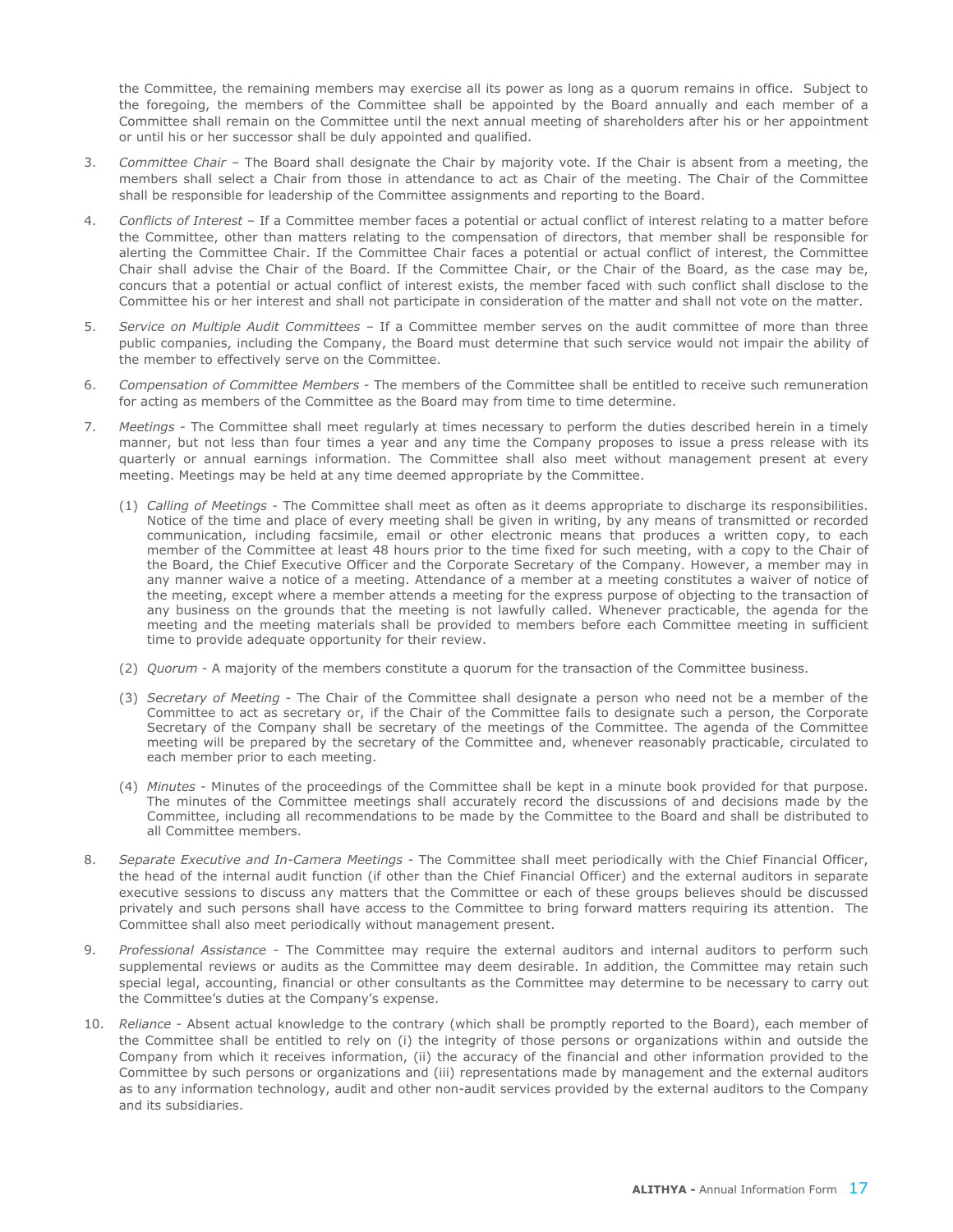- 11. *Reporting to the Board* The Committee will report through the Committee Chair to the Board following meetings of the Committee on matters considered by the Committee, its activities and compliance with this Charter.
- 12. *Outsiders May Attend Meetings* The Committee may invite members of management or others to attend meetings or provide information as necessary. The Company's external auditors will have direct access to the Committee at their own initiative.

#### Powers

- 13. The Committee shall have the following powers:
	- (a) *Access* The Committee is entitled to full access to all books, records, facilities, and personnel of the Company and its subsidiaries. The Committee may require such officers, directors and employees of the Company and its subsidiaries and others as it may see fit from time to time to provide any information about the Company and its subsidiaries it may deem appropriate and to attend and assist at meetings of the Committee.
	- (b) *Delegation* The Committee may delegate from time to time to any person or committee of persons any of the Committee's responsibilities that lawfully may be delegated.
	- (c) *Adoption of Policies and Procedures* The Committee may adopt policies and procedures for carrying out its responsibilities.

### AUDIT RESPONSIBILITIES OF THE COMMITTEE

### Selection and Oversight of the External Auditors

- 1. The external auditors are ultimately accountable to the Committee and the Board as the representatives of the shareholders of the Company and shall report directly to the Committee and the Committee shall so instruct the external auditors. The Committee shall annually evaluate the performance of the external auditors and propose the appointment of the external auditors of the Company in the Company's management information circular for shareholder approval. If the Committee deems it in the best interest of the Company to proceed with a change in external auditors, the Committee shall report to the Board the reasons for the change and any other significant issues related to the change, including the response of the incumbent external auditors, and enquire on the qualifications of the proposed external auditors before approving or rejecting the proposed change in external auditors.
- 2. The Committee shall approve in advance the terms of engagement and the compensation to be paid by the Company to the external auditors with respect to the conduct of the annual audit. The Committee may approve policies and procedures for the pre-approval of services to be rendered by the external auditors, which policies and procedures shall include reasonable detail with respect to the services covered. All non-audit services to be provided to the Company or any of its affiliates by the external auditors or any of their affiliates which are subject to pre-approval by the Committee shall be approved by the Committee or the Chair of the Committee, in accordance with the Committee's Pre-Approval Policies and Procedures.
- 3. The Committee shall annually review the independence of the external auditors and shall make recommendations to the Board on appropriate actions to be taken which the Committee deems necessary to protect and enhance the independence of the external auditors. In connection with such review, the Committee shall:
	- (a) actively engage in a dialogue with the external auditors about all relationships or services that may impact the objectivity and independence of the external auditors;
	- (b) require that the external auditors submit to it on a periodic basis, and at least annually, a formal written statement delineating all relationships between the Company and its subsidiaries, on the one hand, and the external auditors and their affiliates on the other hand;
	- (c) ensure the rotation of the lead (or coordinating) audit partner having primary responsibility for the audit and the audit partner responsible for reviewing the audit as required by applicable law;
	- (d) consider whether there should be a regular rotation of the external audit firm itself; and
	- (e) consider the external auditor independence standards promulgated by applicable auditing regulatory and professional bodies.
- 4. The Committee shall prohibit the external auditors and its affiliates from providing certain non-audit services to the Company and its affiliates.
- 5. The Committee shall establish and monitor clear policies for the hiring by the Company of employees or former employees of the external auditors.
- 6. The Committee shall require the external auditors to provide to the Committee, and the Committee shall review and discuss with the external auditors, all reports which the external auditors are required to provide to the Committee or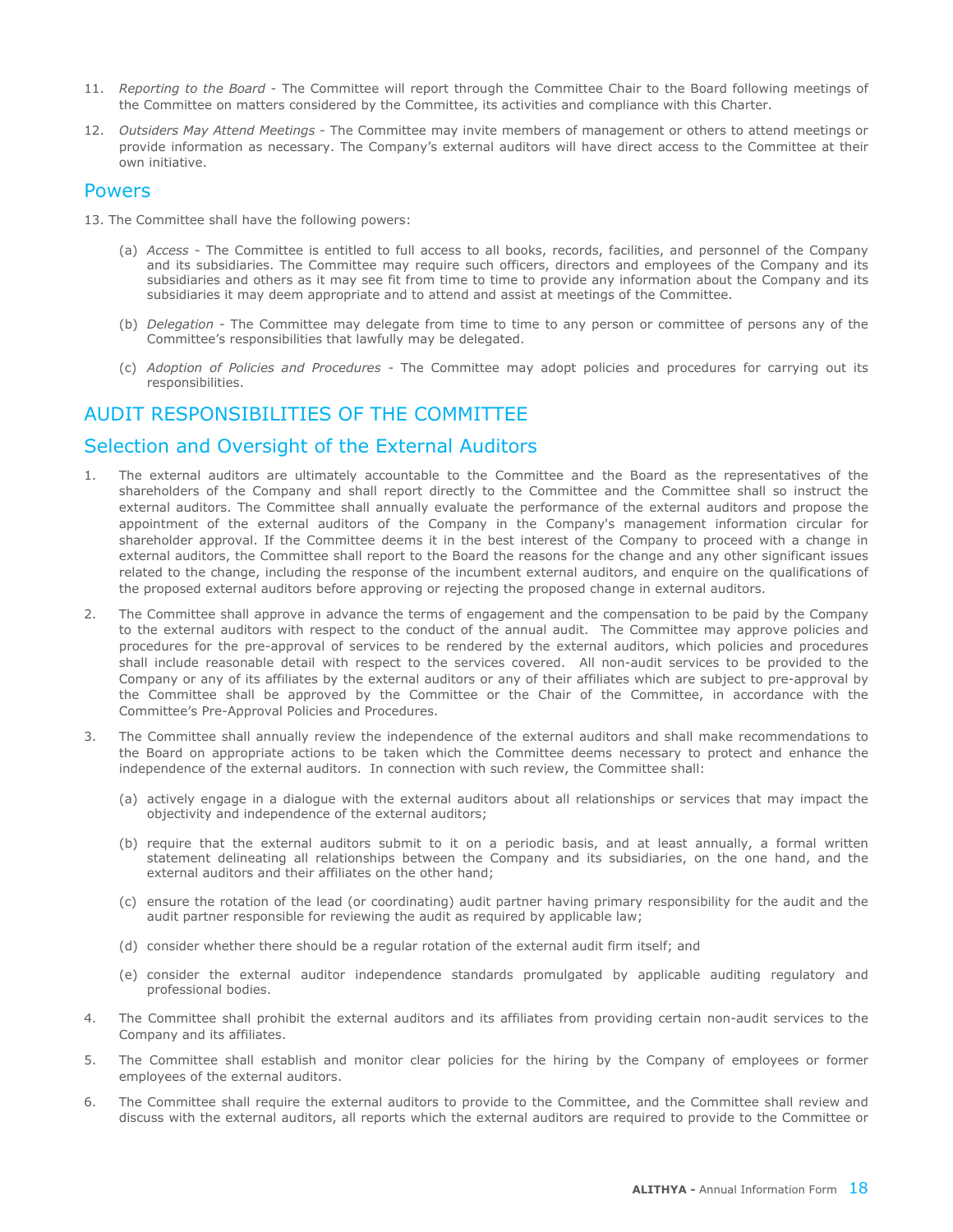the Board under rules, policies or practices of professional or regulatory bodies applicable to the external auditors, and any other reports which the Committee may require. Such reports shall include:

- (a) a description of the external auditors' internal quality-control procedures, any material issues raised by the most recent internal quality-control review, or peer review, of the external auditors, or by any inquiry or investigation by governmental or professional authorities, within the preceding five years, respecting one or more audits carried out by the external auditors, and any steps taken to deal with any such issues; and
- (b) a report describing (i) all critical accounting policies and practices to be used in the annual audit, (ii) all alternative treatments of financial information within generally accepted accounting principles related to material items that have been discussed with management, ramifications of the use of such alternative disclosures and treatments, and the treatment preferred by the external auditors and (iii) other material written communication between the external auditors and management, such as any management letter or schedule of unadjusted differences.
- 7. The Committee shall review the performance of the external auditors, including assessing their effectiveness and quality of service, annually and, every 5 years, perform a comprehensive review of the performance of the external auditors over multiple years to provide further insight on the audit firm, its independence and application of professional skepticism.
- 8. The Committee is responsible for resolving disagreements between management and the external auditors regarding financial reporting.

#### Appointment and Oversight of Internal Auditors

- 9. The appointment, terms of engagement, compensation, replacement or dismissal of internal auditors shall be subject to prior review and approval by the Committee. When the internal audit function is performed by employees of the Company, the Committee may delegate responsibility for approving the employment, term of employment, compensation and termination of employees engaged in such function other than the head of the Company's internal audit function.
- 10. The Committee shall obtain from the internal auditors and shall review summaries of the significant reports to management prepared by the internal auditors, or the actual reports if requested by the Committee, and management's responses to such reports, as applicable.
- 11. The Committee shall, as it deems necessary and applicable, communicate with the internal auditors with respect to their reports and recommendations, the extent to which prior recommendations have been implemented and any other matters that the internal auditors bring to the attention of the Committee. The head of the internal audit function shall have unrestricted access to the Committee.
- 12. The Committee shall, annually or more frequently as it deems necessary and applicable, evaluate the internal auditors including their activities, organizational structure and qualifications and effectiveness.

### Oversight and Monitoring of Audits

- 13. The Committee shall review with the external auditors, the internal auditors and management, as applicable, the audit function generally, the objectives, staffing, locations, co-ordination, reliance upon management and internal audit and general audit approach and scope of proposed audits of the financial statements of the Company and its subsidiaries, the overall audit plans, the responsibilities of management, the internal auditors and the external auditors, the audit procedures to be used and the timing and estimated budgets of the audits.
- 14. The Committee shall meet periodically or as it deems necessary and applicable, with the internal auditors to discuss the progress of their activities and any significant findings stemming from internal audits and any difficulties or disputes that arise with management and the adequacy of management's responses in correcting audit related deficiencies.
- 15. The Committee shall discuss with the external auditors any difficulties or disputes that arose with management or the internal auditors during the course of the audit and the adequacy of management's responses in correcting auditrelated deficiencies.
- 16. The Committee shall review with management the results of internal and external audits.
- 17. The Committee shall take such other reasonable steps as it may deem necessary to satisfy itself that the audit was conducted in a manner consistent with all applicable legal requirements and auditing standards of applicable professional or regulatory bodies.

#### Oversight and Review of Accounting Principles and Practices

18. The Committee shall, as it deems necessary, oversee, review and discuss with management, the external auditors and the internal auditors: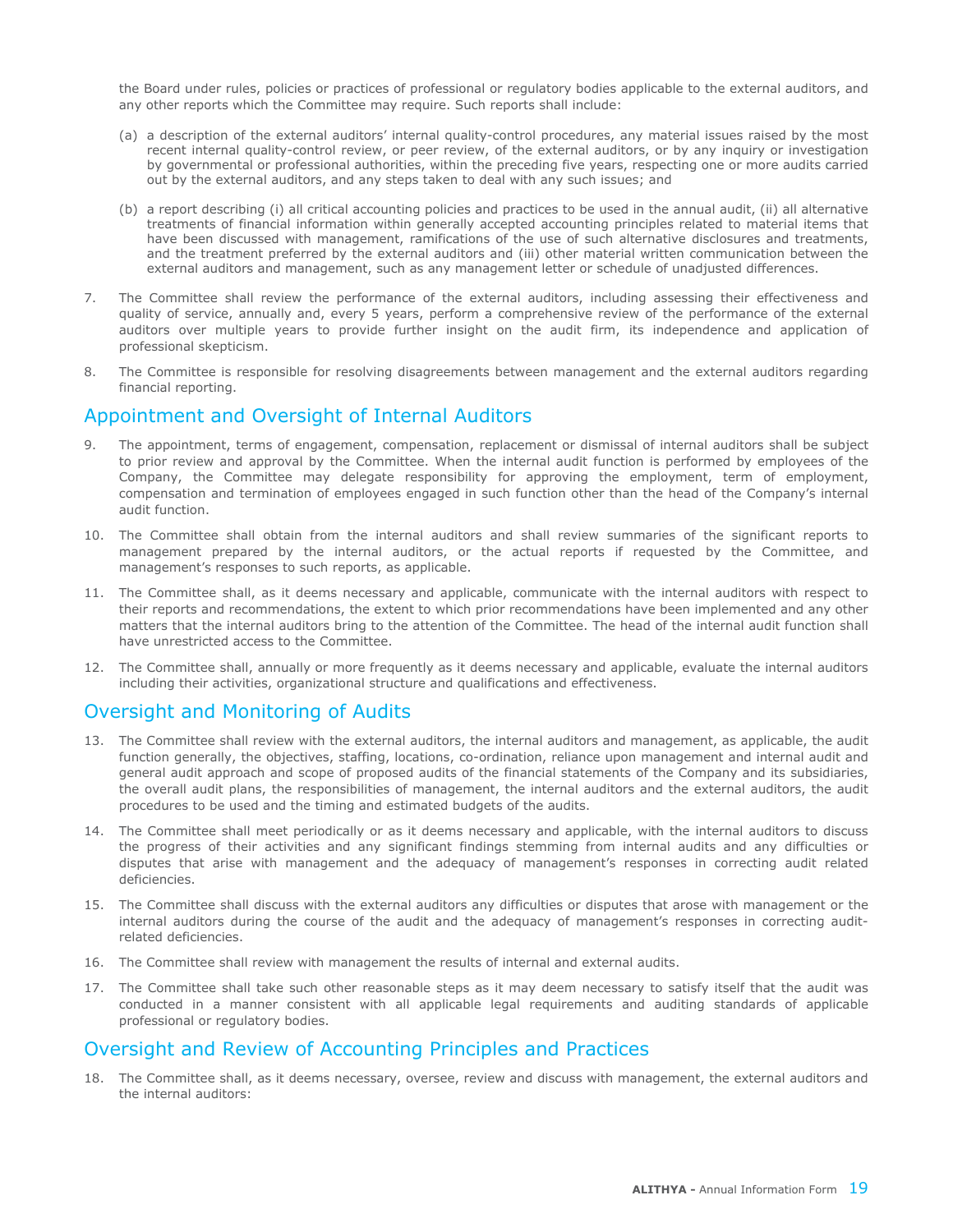- (a) the quality, appropriateness and acceptability of the Company's accounting principles and practices used in its financial reporting, changes in the Company's accounting principles or practices and the application of particular accounting principles and disclosure practices by management to new transactions or events;
- (b) all significant financial reporting issues and judgments made in connection with the preparation of the financial statements, including the effects of alternative methods within generally accepted accounting principles on the financial statements and any "second opinions" sought by management from another external auditor with respect to the accounting treatment of a particular item;
- (c) any material change to the Company's auditing and accounting principles and practices as recommended by management, the external auditors or the internal auditors or which may result from proposed changes to applicable generally accepted accounting principles;
- (d) the effect of regulatory and accounting initiatives on the Company's financial statements and other financial disclosures;
- (e) any reserves, accruals, provisions, estimates or management programs and policies, including factors that affect asset and liability carrying values and the timing of revenue and expense recognition, that may have a material effect upon the financial statements of the Company;
- (f) the use of special purpose entities and the business purpose and economic effect of off-balance sheet transactions, arrangements, obligations, guarantees and other relationships of the Company and their impact on the reported financial results of the Company;
- (g) any legal matter, claim or contingency that could have a significant impact on the financial statements, the Company's compliance policies and any material reports, inquiries or other correspondence received from regulators or governmental agencies and the manner in which any such legal matter, claim or contingency has been disclosed in the Company's financial statements;
- (h) the treatment for financial reporting purposes of any significant transactions which are not a normal part of the Company's normal operations;
- (i) the use of any "pro forma" or "adjusted" information not in accordance with generally accepted accounting principles; and
- (j) management's determination of goodwill impairment, if any, as required by applicable accounting standards.
- 19. The Committee will review and resolve disagreements between management and the external auditors regarding financial reporting or the application of any accounting principles or practices.

#### Oversight and Monitoring of Internal Controls

- 20. The Committee shall, as it deems necessary, exercise oversight of, review and discuss with management, the external auditors and the internal auditors:
	- (a) the adequacy and effectiveness of the Company's internal accounting and financial controls and the recommendations of management, the external auditors and the internal auditors for the improvement of accounting practices and internal controls;
	- (b) any significant deficiency and material weakness in the design or operation of internal control over financial reporting, including with respect to computerized information system controls and security; and
	- (c) management's compliance with the Company's processes, procedures and internal controls.

### Oversight and Monitoring of Reported Unethical Conduct

21. In accordance with the Company's Whistleblower Policy, the Committee shall establish and monitor procedures for the receipt and treatment of complaints received by the Company regarding accounting, internal accounting controls or audit matters and the anonymous submission by employees of concerns regarding questionable accounting or auditing matters and review periodically or as it deems necessary and applicable, with management and the internal auditors these procedures and any significant complaints received.

### Oversight and Monitoring of the Company's Financial Disclosures

- 22. The Committee shall:
	- (a) review with the external auditors and management and recommend to the Board for approval the annual audited financial statements and notes relating thereto and managements' Discussion and Analysis accompanying such financial statements, the Company's annual report and any financial information of the Company contained in any prospectus or information circular of the Company; and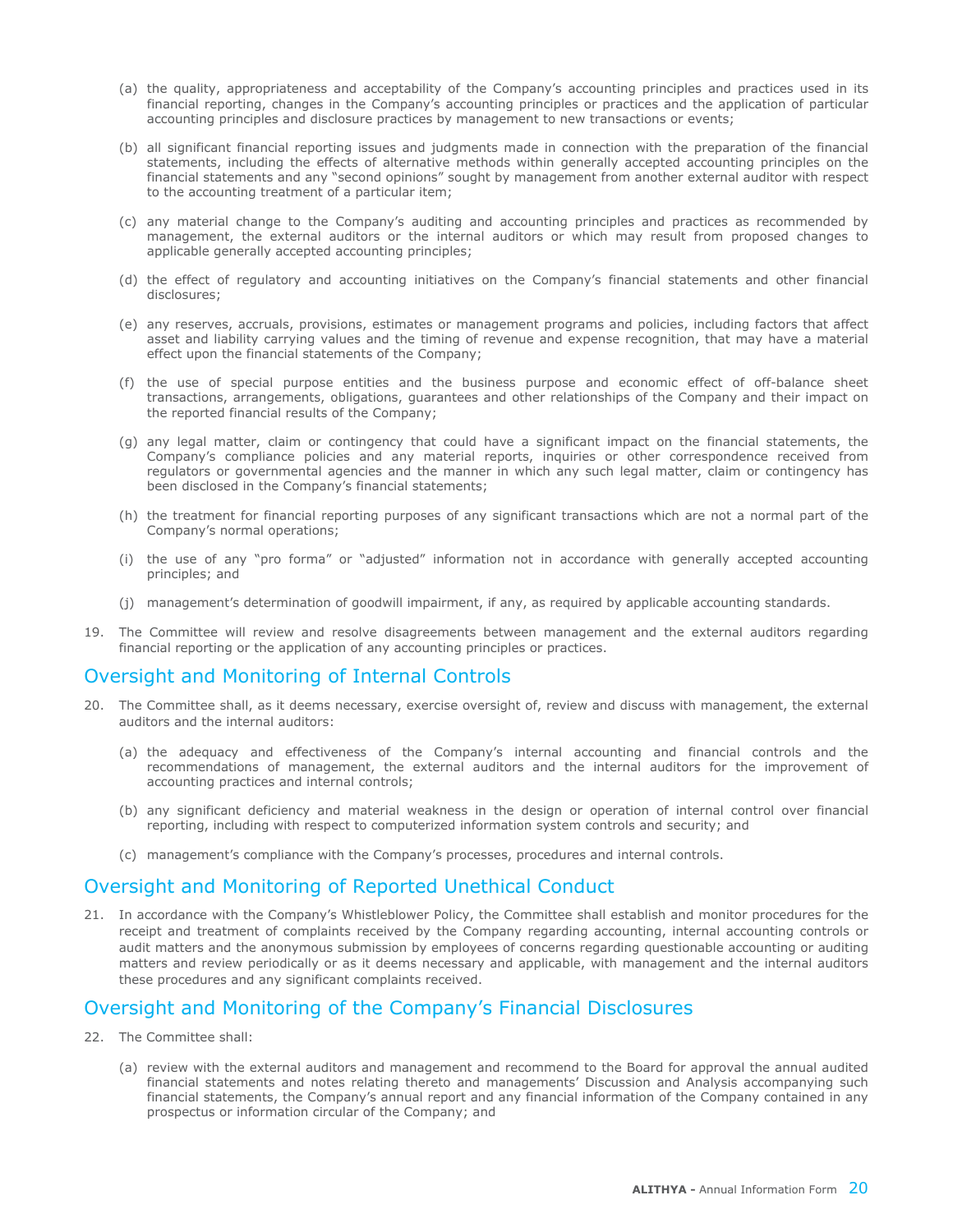(b) review with the external auditors and management each set of interim unaudited financial statements and notes related thereto and managements' Discussion and Analysis accompanying such financial statements and any other disclosure documents or regulatory filings of the Company containing or accompanying financial information of the Company.

Such reviews shall be conducted prior to the release of any summary of the financial results or the filing of such reports with applicable regulators.

- 23. Prior to their distribution, the Committee shall discuss earnings press releases, as well as financial information and earnings guidance provided to analysts and any ratings agencies, it being understood that such discussions may, in the discretion of the Committee, be done generally (i.e., by discussing the types of information to be disclosed and the type of presentation to be made) and that the Committee need not discuss in advance each earnings release or each instance in which the Company gives earning guidance.
- 24. The Committee shall review the disclosure with respect to its pre-approval of audit and non-audit services provided by the external auditors.

#### Oversight of Finance Matters

- 25. Appointments of the key financial executives involved in the financial reporting process of the Company, including the Chief Financial Officer, shall require the prior review of the Committee.
- 26. The Committee shall receive and review:
	- (a) periodic reports on compliance with requirements regarding statutory deductions and remittances;
	- (b) material policies and practices of the Company respecting cash management and material financing strategies or policies or proposed financing arrangements and objectives of the Company; and
	- (c) material tax policies and tax planning initiatives, tax payments and reporting and any pending tax audits or assessments.
- 27. The Committee shall meet periodically with management to review and discuss the Company's major financial risk exposures and the policy steps management has taken to monitor and control such exposures, including the use of financial derivatives and hedging activities.
- 28. The Committee shall receive and review the financial statements and other financial information of material subsidiaries of the Company and any auditor recommendations concerning such subsidiaries.
- 29. The Committee shall meet with management to review the process and systems in place for ensuring the reliability of public disclosure documents that contain audited and unaudited financial information and their effectiveness.

### Risk Oversight and Compliance

- 30. The Committee shall assess risk tolerance of the Company, management's program of risk assessment and steps taken to address significant risks or exposures, including insurance coverage, and obtain the external auditors' opinion of management's assessment of significant financial risks facing the Company and how effectively such risks are being managed or controlled.
- 31. The Committee shall (A) review and monitor (i) management's practices and policies with respect to the Company's major security risks, including physical, information, and cybersecurity risks, and control thereof, in accordance with applicable legal and regulatory requirements, (ii) security trends that may impact the Company's operations and business and evolving environment, (iii) contingency plans in the event of a security threat or breach, and (iv) initiatives in terms of development and implementation of appropriate communications and trainings, and (B) report to the Board on the Company's compliance with such practices and policies and progress in remedying any significant deficiencies related thereto and, where appropriate, make recommendations.
- 32. The Committee shall obtain regular updates from management and others, including internal and external auditors and legal counsel, concerning the Company's compliance with financial related laws and regulations such as tax and financial reporting laws and regulations and legal withholding requirements.
- 33. The Committee shall review the findings of any examination by regulatory agencies.

### Committee Reporting

- 34. If required by applicable laws or regulations or stock exchange requirements, the Committee shall prepare, review and approve a report to shareholders and others (the "Report"). In the Report, the Committee shall state whether it has:
	- (a) reviewed and discussed the audited or unaudited financial statements with management, the external auditors and the internal auditors, where applicable;